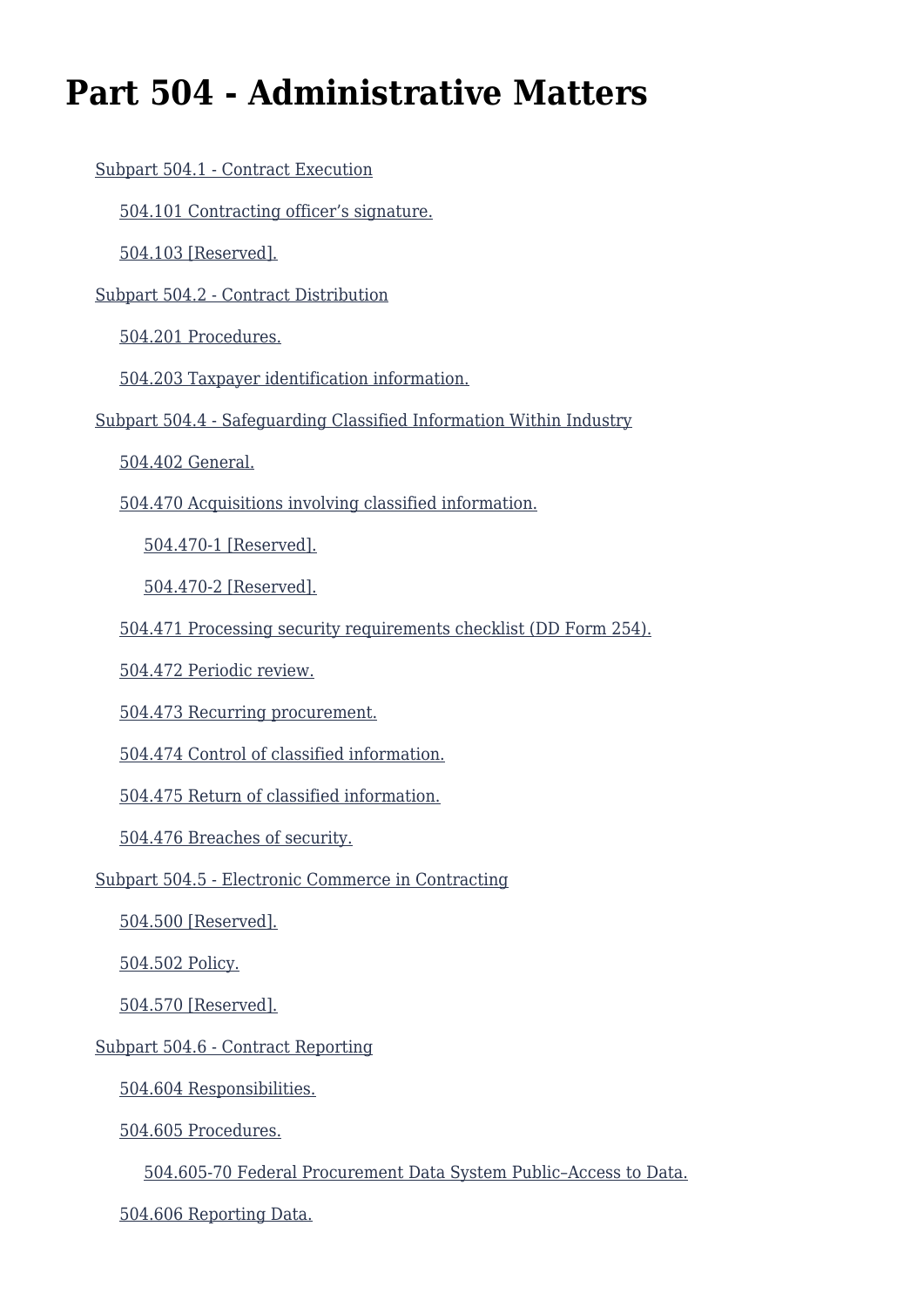#### [Subpart 504.8 - Government Contract Files](#page--1-0)

[504.800 Scope of subpart.](#page--1-0)

[504.802 Contract files.](#page--1-0)

[504.803 Contents of contract files.](#page--1-0)

[504.804 Closeout of contract files.](#page--1-0)

[504.804-5 Procedures for closing out contract files.](#page--1-0)

[504.805 Storage, handling, and disposal of contract files.](#page--1-0)

[Subpart 504.9 - Taxpayer Identification Number Information](#page--1-0)

[504.902 General.](#page--1-0)

[504.904 Reporting contract information to the IRS.](#page--1-0)

[Subpart 504.11 - System for Award Management](#page--1-0)

[504.1103 Procedures.](#page--1-0)

[Subpart 504.13 - Personal Identity Verification of Contractor Personnel](#page--1-0)

[504.1301 Policy.](#page--1-0)

[504.1303 Contract clause.](#page--1-0)

[504.1370 GSA Credentials and Access Management Procedures.](#page--1-0)

[Subpart 504.16 - Unique Procurement Instrument Identifiers](#page--1-0)

[504.1603 Procedures.](#page--1-0)

[504.1670 Unique identifier for procurements supporting a leasehold interest.](#page--1-0)

[Subpart 504.70 - Cyber-Supply Chain Risk Management](#page--1-0)

[504.7000 Scope of subpart.](#page--1-0)

[504.7001 Definitions.](#page--1-0)

[504.7002 Policy.](#page--1-0)

[504.7003 General procedures.](#page--1-0)

[504.7004 Acquisition Considerations.](#page--1-0)

[504.7005 Notification procedures for cyber-supply chain events.](#page--1-0)

[Subpart 504.71 - Acquisition Reviews](#page--1-0)

[504.7100 Scope of subpart.](#page--1-0)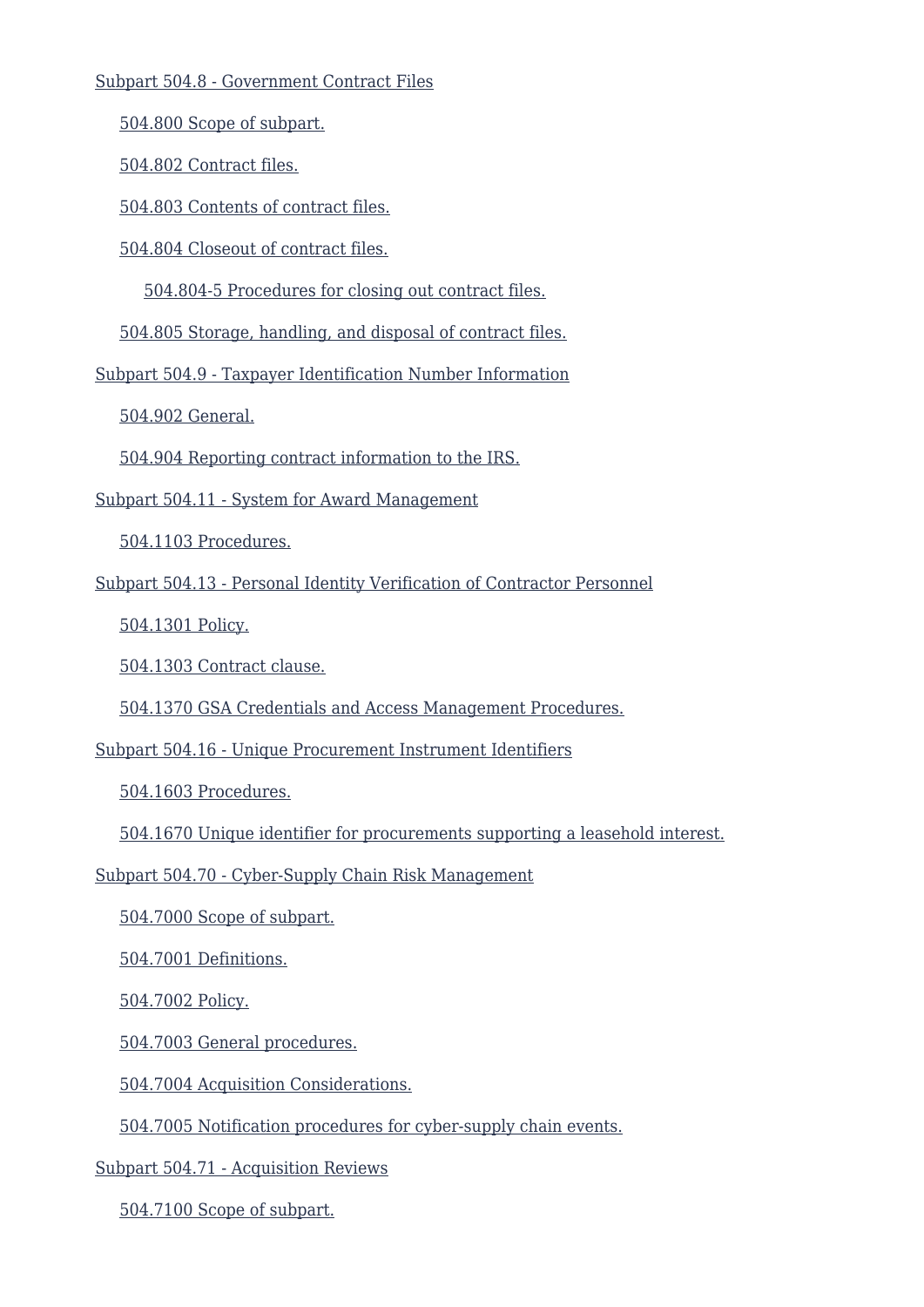[504.7101 Purpose.](#page--1-0)

[504.7102 General.](#page--1-0)

[504.7103 Head of the contracting activity responsibilities.](#page--1-0)

[504.7104 Acquisitions and contract actions requiring SPE review and approval.](#page--1-0)

Parent topic: [General Services Administration Acquisition Manual](https://www.acquisition.gov/content/general-services-administration-acquisition-manual)

## **Subpart 504.1 - Contract Execution**

## **504.101 Contracting officer's signature.**

Contract, contract modifications, blanket purchase agreements, and task and/or delivery orders may be executed manually or electronically using a digital signature. In the absence of the original contracting officer, another contracting officer with appropriate warrant authority may sign. Always type or stamp the name and title of the contracting officer signing the contract on the document, unless it is electronically signed. An electronic contract which includes the name of the contracting officer satisfies the typed, stamped or printed requirement found in FAR 4.101. GSA Order CIO 2162.2 (GSA Digital Signature Policy) is the guidance for the use of digital signatures as the preferred means of providing signatures for GSA documents, forms, correspondence, and emails.

## **504.103 [Reserved].**

## **Subpart 504.2 - Contract Distribution**

## **504.201 Procedures.**

 (a) The contracting officer must send documentation to the paying office on all contracts for which GSA generates a delivery or task order.

 (1) For Federal Acquisition Service contracts entered into the FSS-19 system, the contracting officer must send a system generated contract listing.

 (2) For all other contracts, the contracting officer must send a "Duplicate Original" of the entire contract or modification.

 (b) The contracting officer must certify that the "Duplicate Original" is a true copy of the contract, modification, task and/or delivery order, if not electronically signed, by writing your signature, in ink, on the award or modification form (i.e., SF 26, 33, 1442, etc.). The contracting officer must certify all contracts except:

- (1) Leases of real property.
- (2) Schedule contracts.
- (3) Standard or GSA multipage purchase/delivery/task order carbon forms.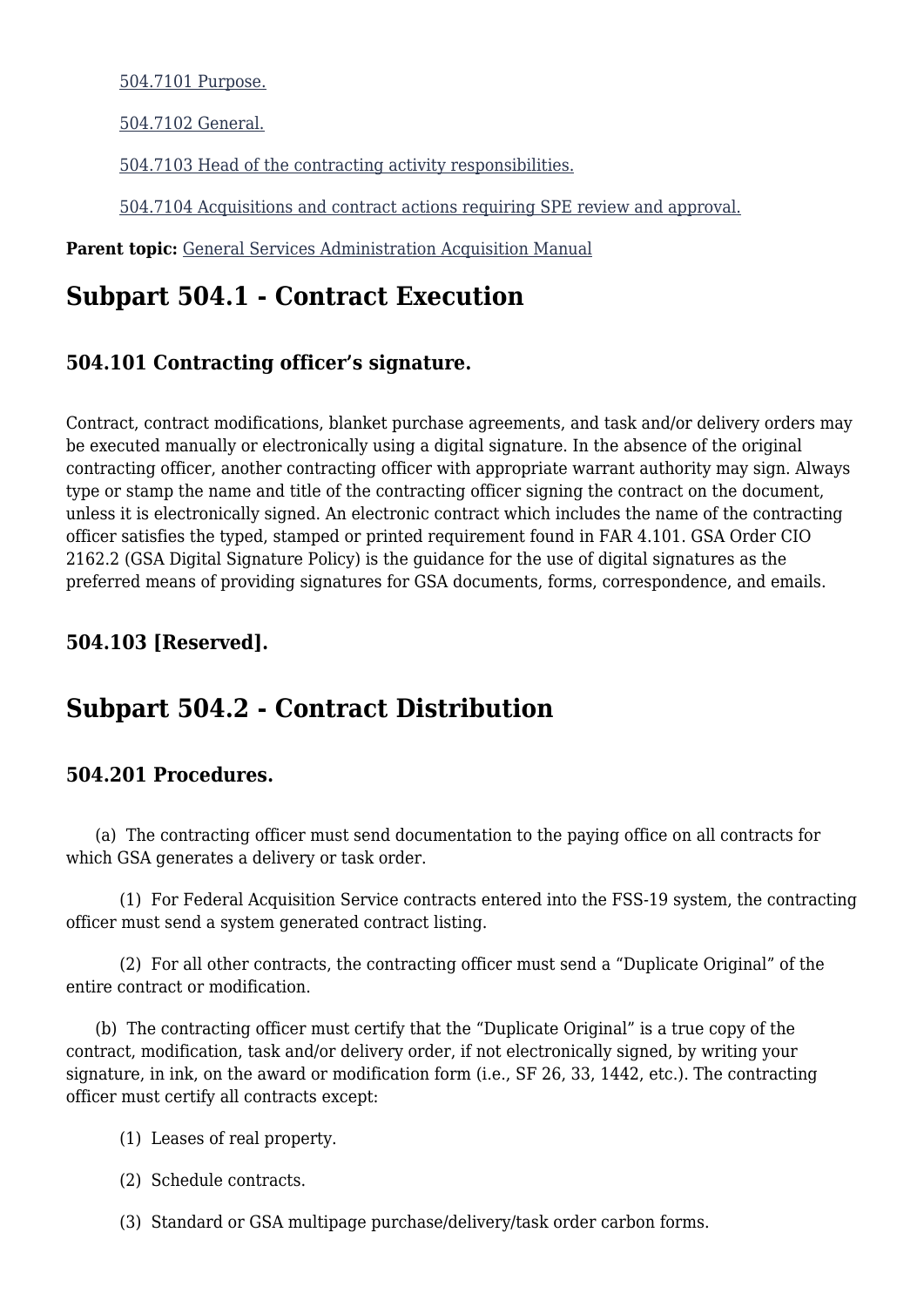## **504.203 Taxpayer identification information.**

FAR 4.203(a) does not apply to leases of real property (see [504.904\)](#page--1-0) or FAR 38 Federal Supply Schedule Contracting.

## **Subpart 504.4 - Safeguarding Classified Information Within Industry**

## **504.402 General.**

 (a) This subpart prescribes procedures for safeguarding classified information required to be disclosed to contractors in connection with the solicitation of offers, and the award, performance, and termination of contracts.

 (b) As used in this subpart, the term "Contractor(s)" means prospective contractors, subcontractors, vendors, and suppliers.

## **504.470 Acquisitions involving classified information.**

HCA's must consider how adequate security will be established, maintained, and monitored before accepting a reimbursable agreement for a requirement involving classified information. Further, HCAs are responsible for ensuring that the contracting officers, other procurement personnel, and contracting officer representatives (CORs) assigned to the acquisition have the appropriate security clearances, prior to accepting a reimbursable agreement involving access to, or generation of, classified information.

#### **504.470-1 [Reserved].**

#### **504.470-2 [Reserved].**

## **504.471 Processing security requirements checklist (DD Form 254).**

 (a) The contracting officer must prepare DD Form 254, Contract Security Classification Specification (illustrated in FAR 53.303-DD-254), for contracts involving contractor access to classified information. This form identifies for contractors the areas of classified information involved. The contracting officer may use written notice of classification for research or service contracts.

 (b) Obtain instructions or guidance on completing DD Form 254 from the Security and Emergency Management Division, Office of Mission Assurance (OMA).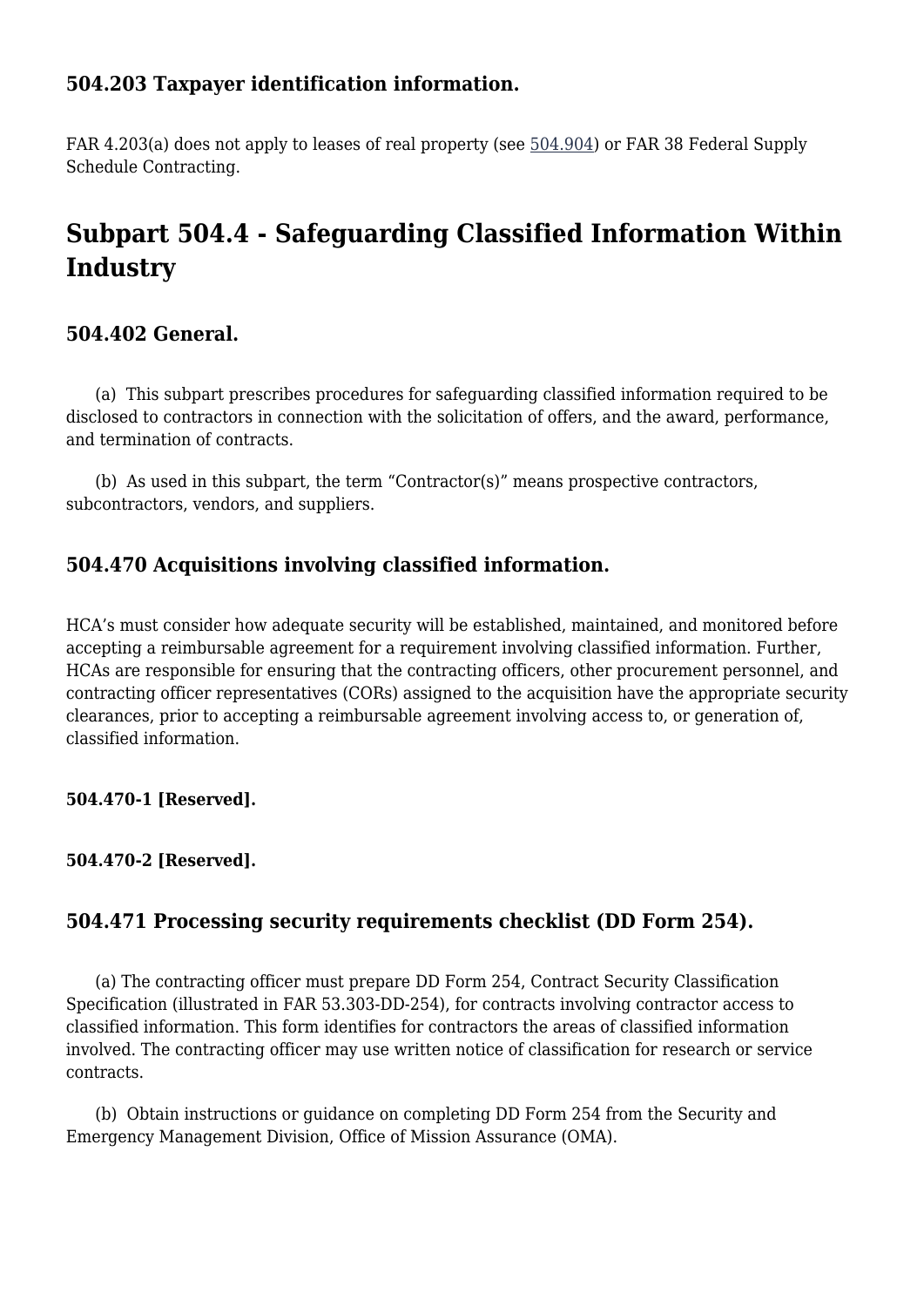## **504.472 Periodic review.**

 (a) The contracting officer in coordination with the appropriate program security officer must review DD Form 254 at least once a year, or whenever a change in the phase of performance occurs, to determine if the classified information can be downgraded or declassified.

 (b) The contracting officer must inform the contractor of the results of the review by one of the following means:

- (1) Issuance of a revised specification.
- (2) Written instructions instead of DD Form 254, if authorized.
- (3) Written notification if the review results in no change in the classification specifications.

 (c) The contracting officer must prepare a final checklist upon termination or completion of the contract in accordance with FAR 4.805-5.

## **504.473 Recurring procurement.**

The contracting officer must prepare a new DD Form 254 only if a change occurs in either of the following:

- (a) End item.
- (b) Previous security classification.

## **504.474 Control of classified information.**

 (a) The contracting officer must record, mark, handle, and transmit classified information in accordance with the requirements of the Security Branch Chief, Security and Emergency Management Division, Office of Mission Assurance (OMA).

 (b) The contracting officer must obtain the consent of the originating agency before releasing classified information to a contractor.

## **504.475 Return of classified information.**

 (a) Contracting officers must recover classified information, unless it has been destroyed as provided in Section 7 of Chapter 5 of the National Industrial Security Program Operating Manual (NISPOM). Information on NISPOM can be found at [https://fas.org/sgp/index.html.](https://fas.org/sgp/index.html)

 (b) Contracting officers must ensure that classified information provided by the government is returned immediately after any of the following events:

(1) Bid opening or closing date for receipt of proposals by non-responding offerors.

(2) Contract award by unsuccessful offerors.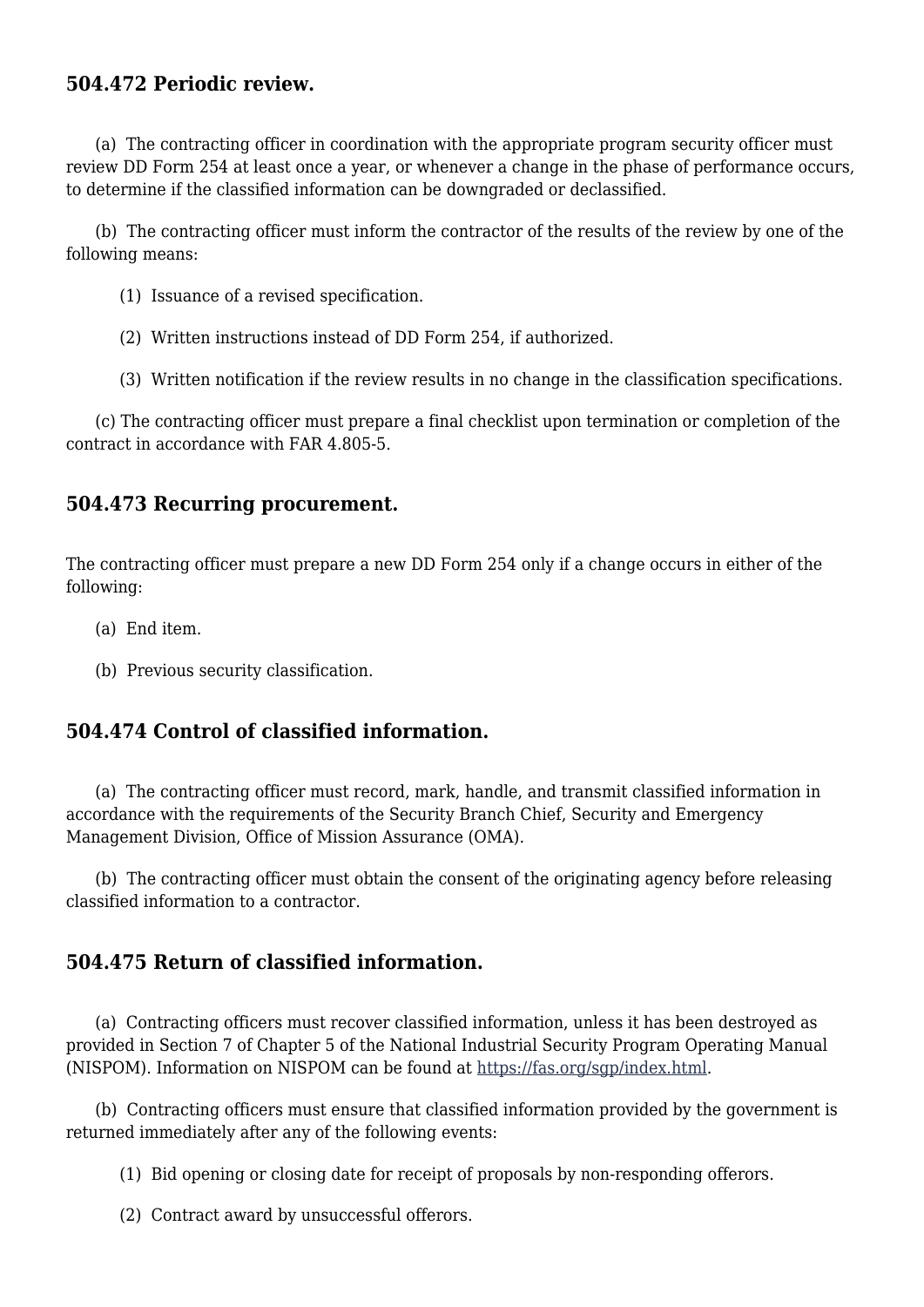- (3) Termination or completion of the contract.
- (4) Notification that authorization to release classified information has been withdrawn.
- (5) Notification that a facility:
	- (i) Does not have adequate means to safeguard classified information; or
	- (ii) Has had its security clearance revoked or inactivated.
- (6) Whenever otherwise instructed by the authority responsible for the security classification.

 (c) The Government agency that provided classified information to a GSA contractor is responsible for the return of the information.

## **504.476 Breaches of security.**

GSA employees responsible for the protection of classified information must refer the facts of an unauthorized disclosure promptly to Security Branch Chief, Security and Emergency Management Division, Office of Mission Assurance (OMA).

## **Subpart 504.5 - Electronic Commerce in Contracting**

## **504.500 [Reserved].**

## **504.502 Policy.**

Use of electronic signatures is encouraged and can be used to sign and route documents in GSA's IT systems to contractually obligate funds. The method of authentication used for electronic signatures shall be consistent with the level (1-4) determined from the e-authentication risk assessment in accordance with OMB M-04-04, E-authentication Guidance for Federal Agencies, and the respective technology safeguards applicable to that level or risk from National Institute of Standards and Technology 800-63, Electronic Authentication Guideline.

## **504.570 [Reserved].**

## **Subpart 504.6 - Contract Reporting**

## **504.604 Responsibilities.**

In accordance with FAR 4.604, the Senior Procurement Executive (SPE) has implemented the following policies to monitor and ensure the accurate and timely input of data into FPDS. Additional guidance is available on GSA's Acquisition Portal at [https://insite.gsa.gov/acquisitionportal.](https://insite.gsa.gov/acquisitionportal)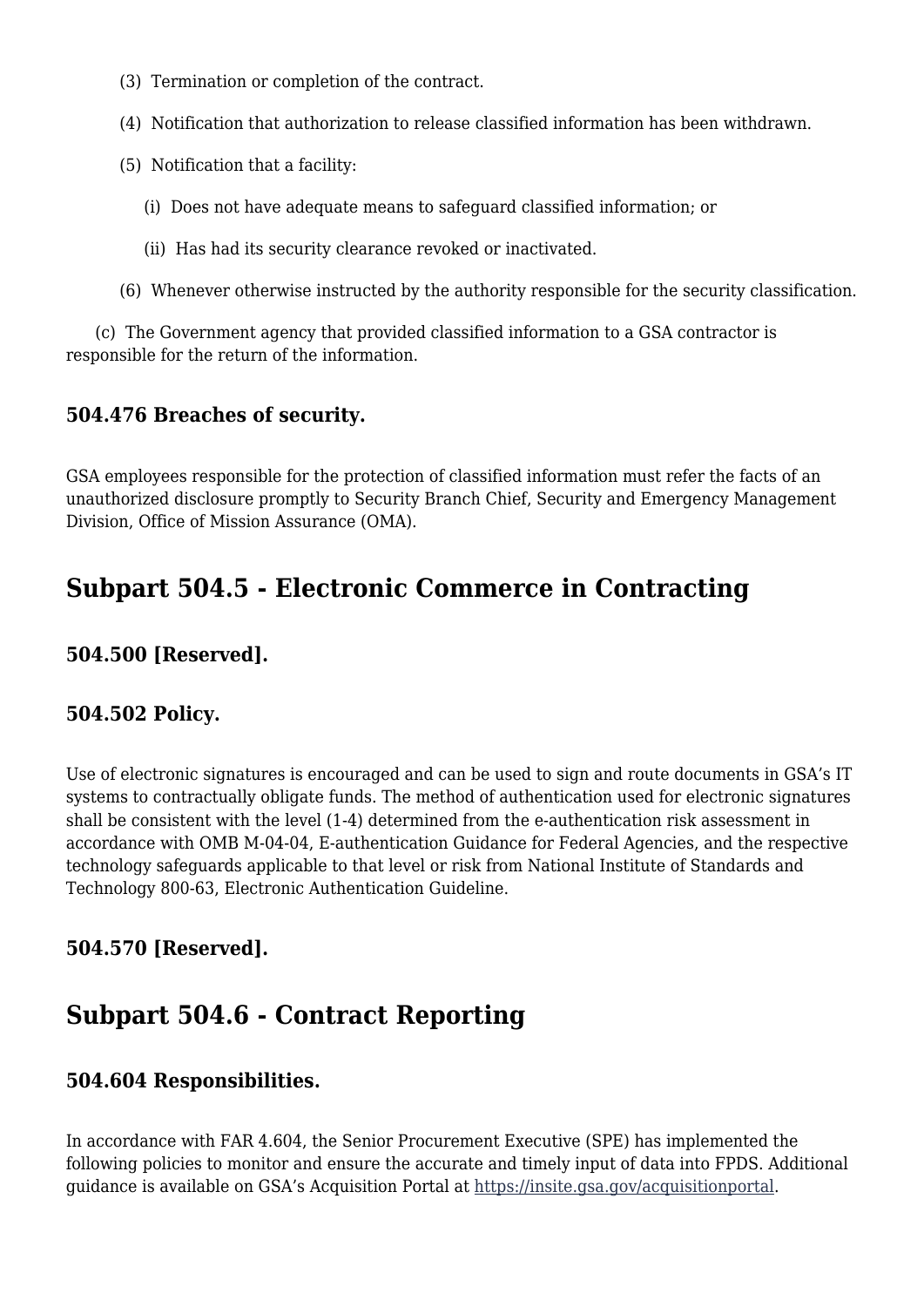(a) *Contract writing systems*.

(1) The responsibility of the contracting officer to report awards in FPDS per FAR 4.604 may be accomplished by a contract writing system that reports the contract action directly to FPDS.

 (2) Contract writing systems capable of reporting directly into FPDS shall be configured to report as a condition of making an award.

 (3) Contract actions reported through contract writing systems shall be routinely examined and compared to data contained in FPDS to ensure that those actions have been reported accurately to FPDS.

(b) *Quarterly Reviews*.

(1) The HCAs are responsible for the following:

 (i) Establishing a selection methodology for an appropriate random sample of contract files for review that is representative of their Service's contract actions. The sample does not need to be statistically significant.

 (ii) Verifying and validating the accuracy of contract action reports (CARs) entered into FPDS through the reviews.

 (iii) Submitting a certification of the accuracy of the CAR data to the Chief Acquisition Officer (CAO). Certifications are due no later than 30 business days after the end of the quarter.

 (2) Any data discrepancies identified in the contract file during the verification and validation process shall be corrected.

 (3) File selection and review may begin immediately after the end of each quarter using the selection methodology determined by the HCA in paragraph (b)(1)(i) of this section.

(c) *Annual Reviews*.

(1) In accordance with FAR 4.604(c), the CAO shall annually sample the GSA FPDS records and provide a list of transactions to each HCA for verification, validation, and certification.

 (2) The verification and validation shall be conducted by an organization or person that did not award the contracts being reviewed. HCAs may institute any appropriate process that complies with this requirement.

 (3) The process to verify and validate shall include comparisons of contract file data to FPDS data entries and comparisons of FPDS data to contract writing system data to determine completeness and accuracy, if applicable.

 (4) HCAs shall provide certifications of the accuracy and validity of their FPDS data to the CAO based on the list of transactions provided to HCAs under paragraph (c)(1) of this section.

 (5) Certifications to the CAO shall include a description of the means used to verify the accuracy and completeness of the data and a statement that all discrepancies found have been corrected.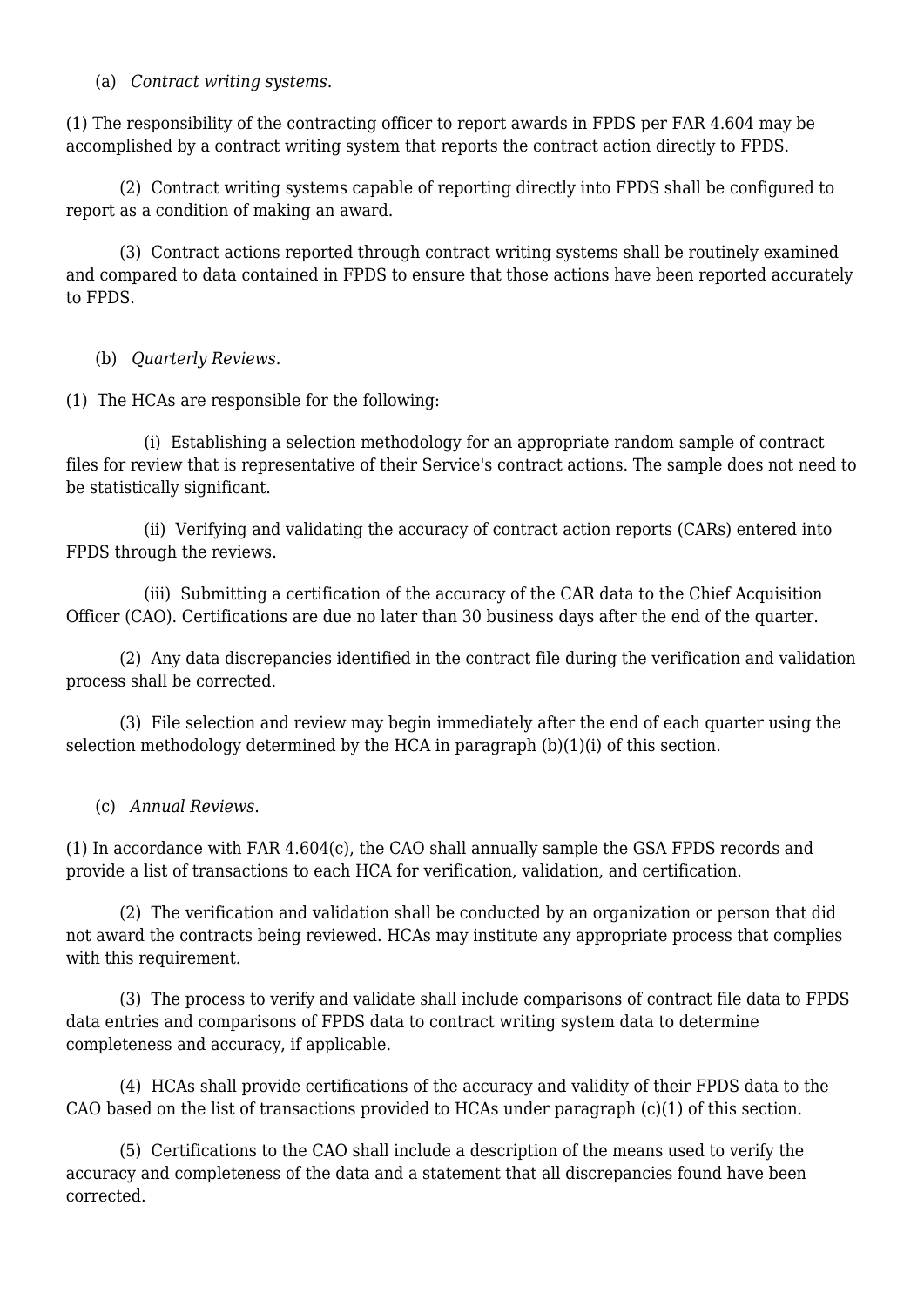## **504.605 Procedures.**

(a) *Uniform procurement instrument identification*. This subpart:

 (1) Prescribes procedures for identifying contracts, orders, and other procurement instruments regardless of dollar threshold.

(2) Applies to all contracting activities, except real property leasing.

(b) *Transition of procurement instrument identifier (PIID) numbering.*

(c) *Policy*.

(1) Contracting officers shall use the uniform PIID numbering requirements for procurement instruments reported to FPDS.

 (2) Complete the contract number block provided on the applicable forms. If a space is not reserved for the prescribed number, place the number in the upper right-hand corner of the form.

 (3) Each contracting office must maintain records to ensure continuity and control of PIID numbering.

- (d) *Activity Address Codes (AACs).*
	- (1) AACs are made up of the following:
		- (i) The first two characters of the AAC must be "47" to identify GSA.
		- (ii) The third character must be the service/office code identified as follows:

| <b>Service/Office Code</b>            | <b>Letter Designation</b> |
|---------------------------------------|---------------------------|
| Office of the Administrator           | A                         |
| Office of the Chief Financial Officer | B                         |
| Office of Human Resources Management  | C                         |
| Office of Mission Assurance           | D                         |
| Office of Small Business Utilization  | Ε                         |
| Office of GSA IT                      | F                         |
| Civilian Board of Contract Appeals    | G                         |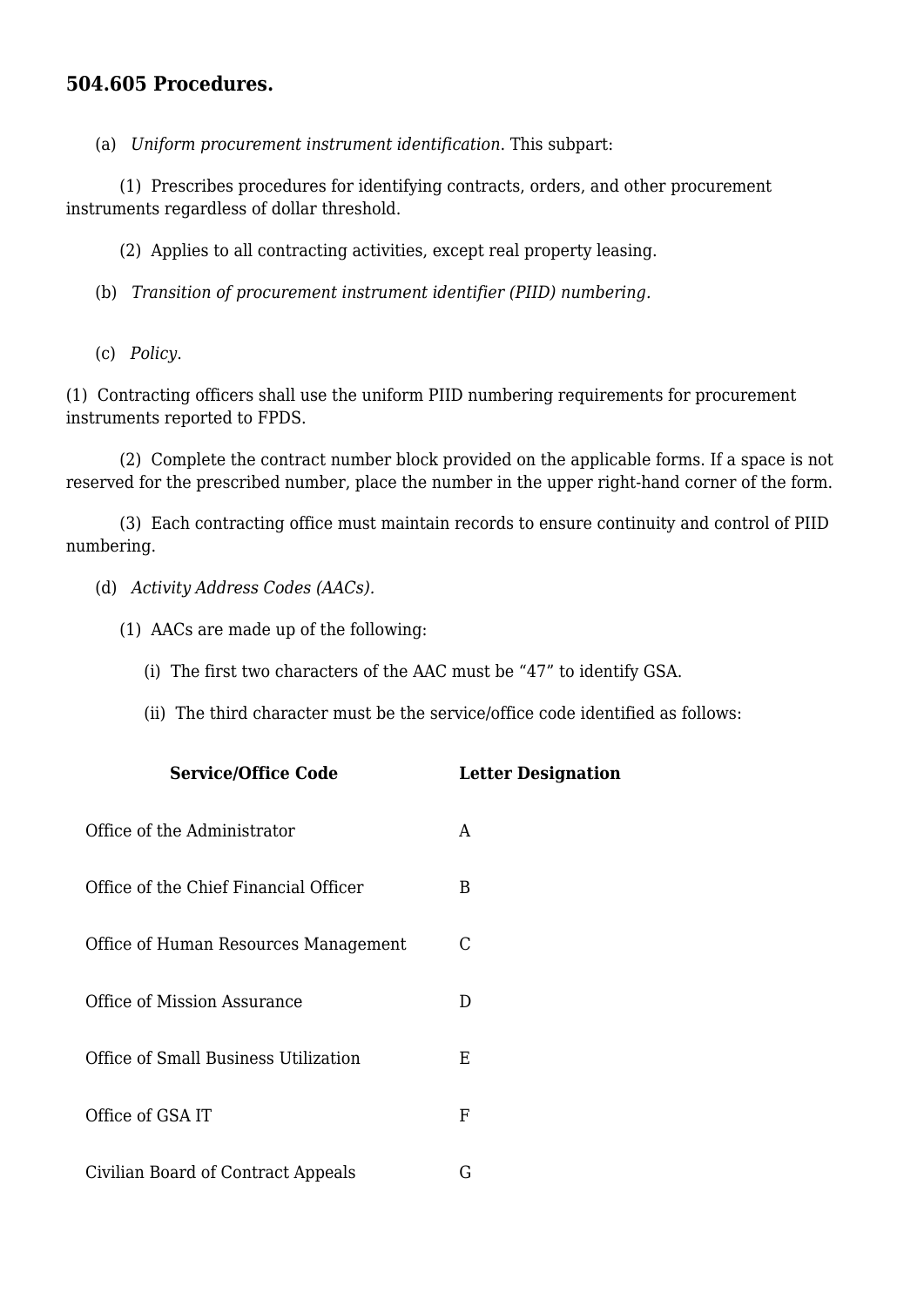**Service/Office Code Letter Designation**

| Office of Administrative Services         | H  |
|-------------------------------------------|----|
| Office of Inspector General               | J  |
| Office of General Counsel                 | I. |
| Office of Governmentwide Policy           | M  |
| <b>Public Buildings Service</b>           | P  |
| <b>Federal Acquisition Service</b>        | Q  |
| Congressional & Intergovernmental Affairs | S  |
| Office of Communications and Marketing    | Z  |

 (iii) The remaining characters are determined by each service organization, and can be found on GSA's Acquisition Portal at<https://insite.gsa.gov/acquisitionportal>.

 (2) Central Service Point (CSP) individuals are responsible for establishing and updating AAC assignments in the Department of Defense Activity Address Directory (DoDAAD). Additional guidance on AAC assignments and updates can be found on GSA's Acquisition Portal at [https://insite.gsa.gov/acquisitionportal.](https://insite.gsa.gov/acquisitionportal)

#### **504.605-70 Federal Procurement Data System Public–Access to Data.**

 (a) *The FPDS database*. The General Services Administration awarded a contract for creation and operation of the Federal procurement Data System (FPDS) database. That database includes information reported by departments and agencies as required by FAR subpart 4.6. One of the primary purposes of the FPDS database is to provide information on Government procurement to the public.

 (b) *Fee for direct hook-up*. To the extent that a member of the public requests establishment of real-time integration of reporting services to run reports from another application, a one-time charge of \$2,500 for the original integration must be paid by the requestor. This one-time charge covers the setup and certification required for an integrator to access the FPDS database and for technical assistance to help integrators use the web services. The fee will be paid to the FPDS contractor and credited to invoices submitted to GSA by the FPDS contractor.

## **504.606 Reporting Data.**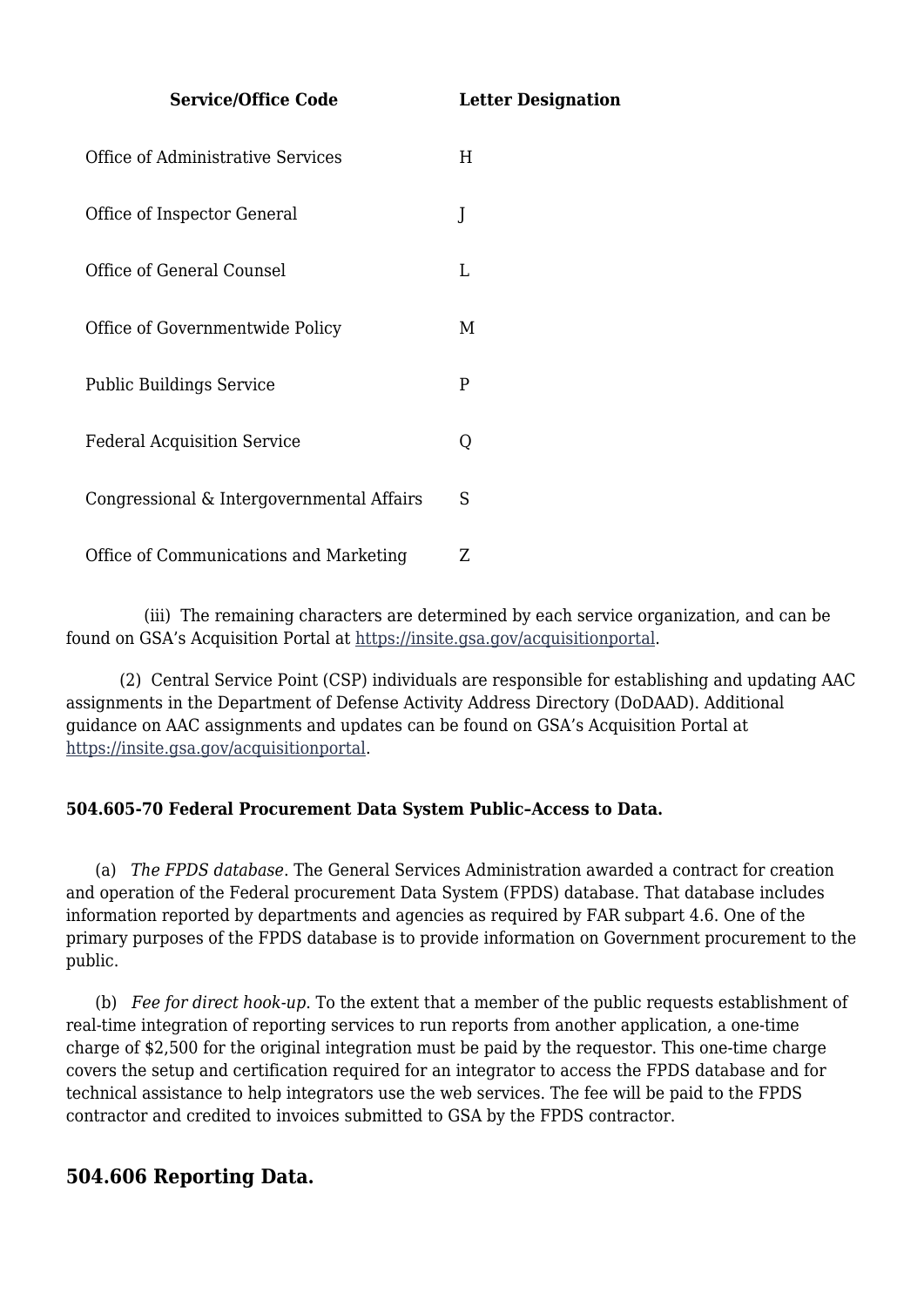(a) *Reporting requirements*. Detailed specification of FPDS data reporting requirements is contained in the FPDS-NG FAQs document available at [https://www.fpds.gov/.](https://www.fpds.gov/) Reporting offices are encouraged to use automated information systems for FPDS data reporting, provided that the systems contain all required FPDS data elements via the machine-to-machine process and the automated acquisition system has received the proper certification from the FPDS system manager.

 (b) The GSA FPDS Sustainability Coding Guidelines found on GSA's Acquisition Portal at <https://insite.gsa.gov/acquisitionportal>must be followed when selecting codes for the following sustainability data elements:

- (1) Recovered Materials/Sustainability.
- (2) Use of EPA Designated Products.

(c) FPDS reporting for acquisitions supporting customer agencies.

(1) *GSA-funded acquisitions*. There are instances where GSA conducts an acquisition in support of a customer agency but also provides the predominance of funding for the contract award. In these instances, GSA's Activity Address Codes (AACs) must be used for the contracting agency codes (e.g. Contracting Office ID) and funding agency codes (*e.g.* Funding Office ID) in FPDS. Examples of GSA funded acquisitions may include those made in support of—

 (i) Requisitions. These transactions are transfers of property conducted in accordance with the Federal Property Management Regulation (FPMR) (41 CFR 101-26). Examples of programs that facilitate requisitions from customer agencies include GSA stock supply programs and GSA motor vehicle purchasing. Customer agencies submit requisitions (sometimes referred to as "orders") to GSA for items under these programs in accordance with the FPMR. GSA then acquires these items from suppliers through contracts or orders in accordance with the FAR and GSAM.

 (ii) Shared Services. Under this model, common administrative services-those activities that are common across all agencies-are conducted by an agency (*e.g.* shared service provider) with expertise in a particular area to reduce duplication and redundancy. In turn, the customer agency reimburses the shared service provider for its costs. Often, shared service providers must conduct acquisitions in order to provide services to other agencies. Accordingly, only the contract/order awarded by the shared service provider to a contractor is reported in FPDS.

 (2) *Customer-funded acquisitions*. There are instances where GSA conducts an acquisition in support of a customer agency but the customer agency provides the predominance of funding for the contract action. In these instances, GSA's AACs must be used for the contracting agency codes (*e.g.* Contracting Office ID) but the customer agency's AACs must be used for funding agency codes (e.g. Funding Office ID) in FPDS. Examples of customer-funded acquisitions may include—

 (i) Reimbursable Work Authorizations (RWAs). An RWA is an interagency agreement between GSA and a tenant (*e.g.* federal agency or non-federal source when authorized by statute) whereby GSA recovers its costs for altering, renovating, repairing, or providing services in GSAmanaged space over and above the basic operations financed through rent paid by the tenant.

 (ii) Assisted acquisitions (see definition at FAR 2.101). GSA regularly acts as the servicing agency in this type of interagency acquisition, where it performs acquisition activities on a customer (requesting) agency's behalf, such as awarding and administering a contract, while the requesting agency provides the required funding.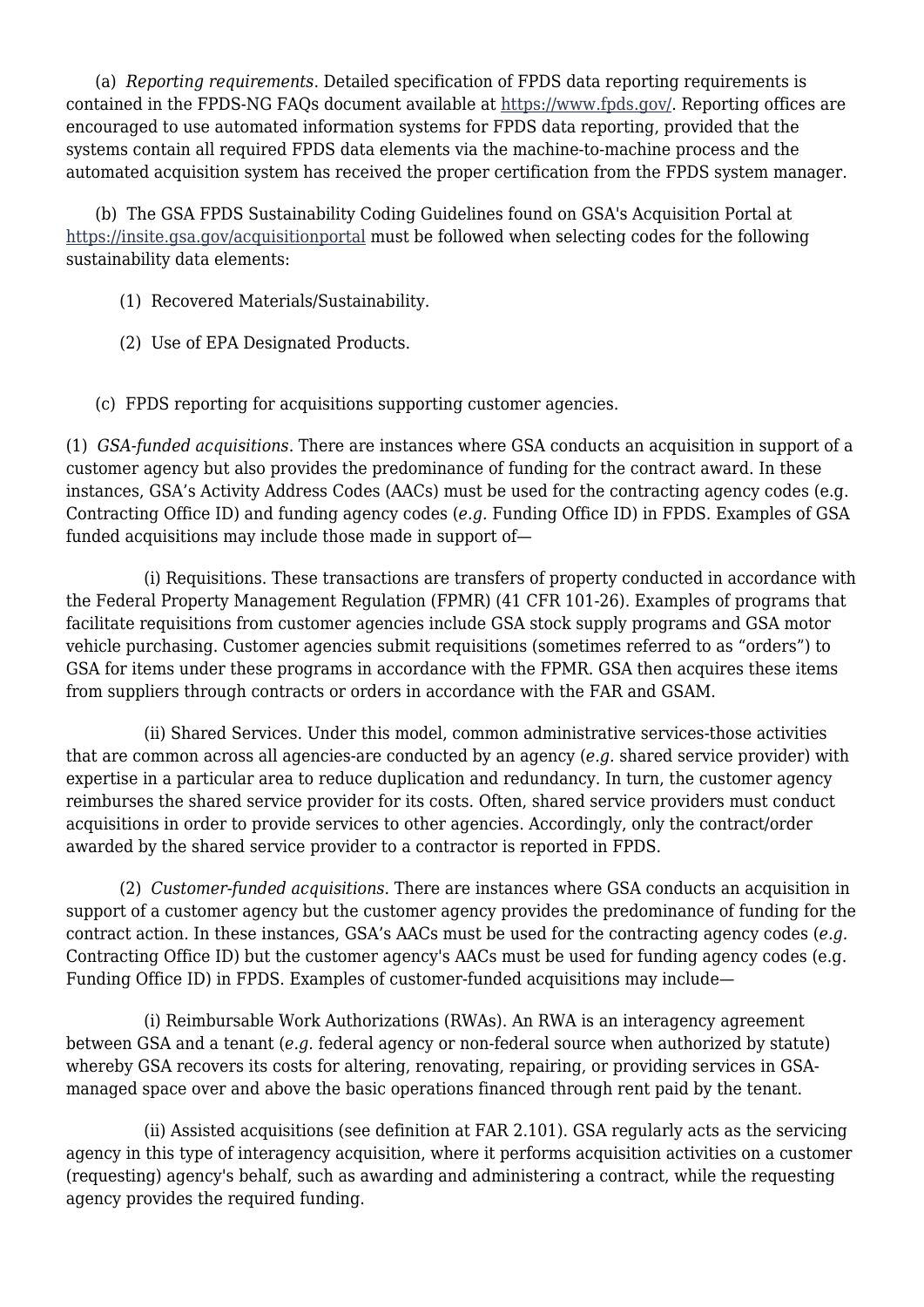(d) *Inherently Governmental Functions*. If the procurement is for services, enter the appropriate indicator in the Inherently Governmental Functions field:

 (1) "Closely Associated" means functions that are closely associated with inherently governmental functions; those contractor duties that could expand to become inherently governmental functions without sufficient management controls or oversight on the part of the Government. Office of Federal Procurement Policy (OFPP) Policy Letter 11–01, Performance of Inherently Governmental and Critical Functions, provides examples of work that is inherently governmental and therefore must be performed by Federal employees and work that is closely associated with inherently governmental functions that may be performed by either Federal employees or contractors.

 (2) "Critical Functions" means functions that are necessary to the agency being able to effectively perform and maintain control of its mission and operations. Typically, critical functions are recurring and long-term in duration.

(3) "Other Functions" means neither "Closely Associated Functions" nor "Critical Functions."

 (4) For services that include performing both "Closely Associated" and "Critical Functions," select "Closely Associated, Critical Functions."

## **Subpart 504.8 - Government Contract Files**

### **504.800 Scope of subpart.**

 (a) This subpart prescribes a contract file format standard for all contracts that exceed the micro-purchase threshold. This subpart may be applied to purchases at or below the micro-purchase threshold.

 (b) The purpose of this standard is to ensure that the documentation in the file complies with FAR  $4.801(b)(1)$  and FAR  $4.802(c)$  requirements.

#### **504.802 Contract files.**

 (a) Contract files shall be maintained electronically, unless otherwise determined, in writing, by the HCA to be prohibitively burdensome.

 (b) The contracting officer must place all information and documentation required by FAR 4.802 and 4.803 in the contract file and organize the file in the format as set out in each individual contracting activity's contract file standard.

(c) Contracting officer responsibilities.

 (1) The contracting officer is responsible for the official contract file. Individuals creating documents relating to the contract must provide those documents to the contracting officer for inclusion in the file. Other members of the acquisition team may be responsible for the maintenance and archival of any delegated responsibilities (*e.g.*, contract administration and delegated contract administration function) according to prescribed contracting activity policies and procedures.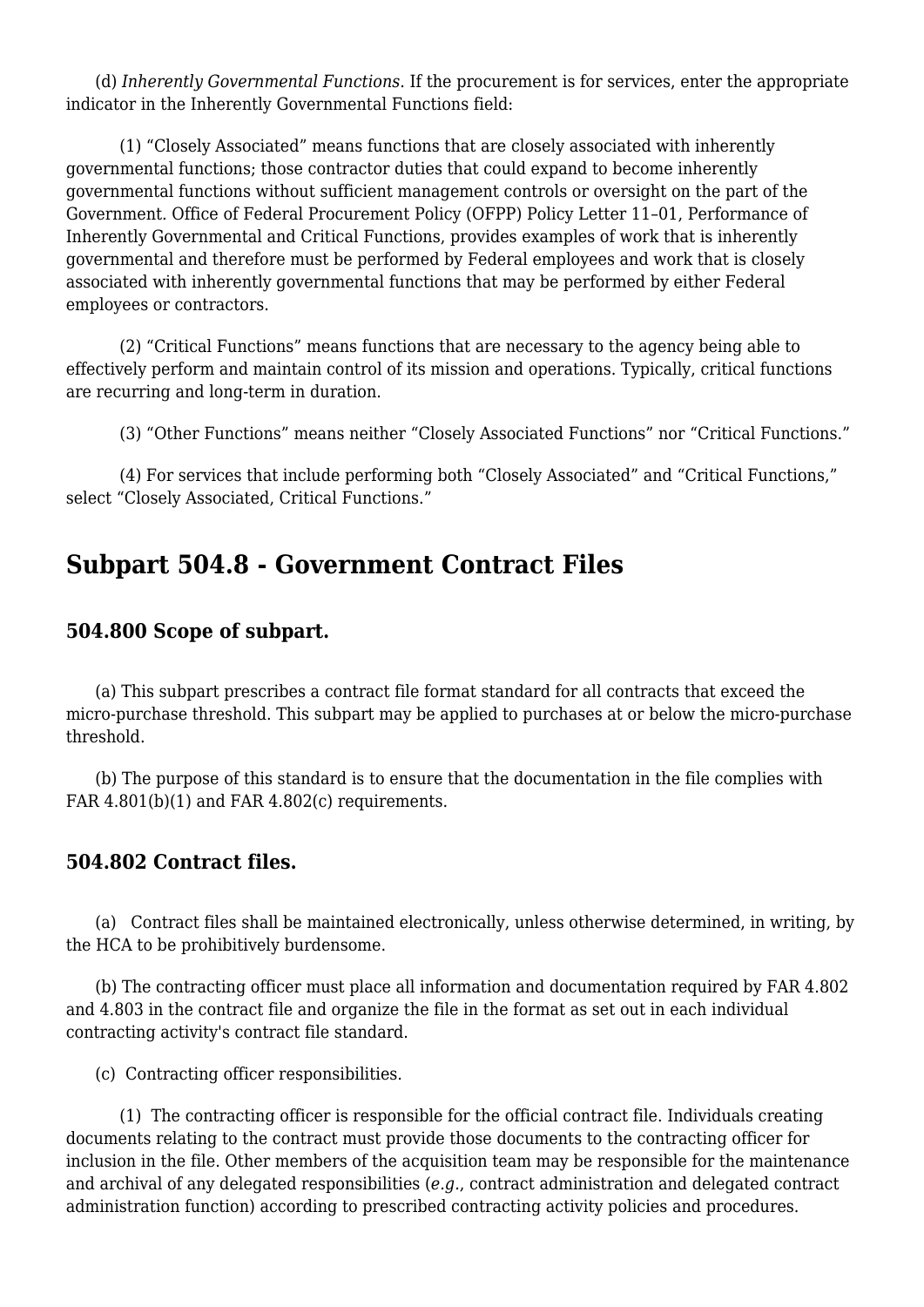(2) The contracting officer shall-

 (i) Place all information and documentation required by the FAR (see FAR subpart 4.8), the GSAM, and any other policy and procedure in the contract file.

 (ii) Include an index or checklist identifying the location of any documentation contained in the contract file when such identification is not already prescribed by policy. The index or checklist can be electronic.

 (iii) Identify in a clear and logical manner, within the contract file, any documentation maintained in another location.

 (iv) Comply with applicable file and document naming convention/nomenclature requirements.

 (3) When responsibility for a contract transfer from one contracting officer to another contracting officer (*e.g.*, employee departure, transfer of assignments, or redelegation of contract administration authority (intraoffice or interoffice))-

 (i) The successor contracting officer shall review the files being transferred. The purpose of the review is to identify any issues with the contract file (*e.g.*, missing or incomplete documentation or information).

 (ii) The successor contracting officer shall attempt to resolve any issues identified during their review of the transferred files. The successor contracting officer should write a memo-to-file that documents any issues with the contract file that were not able to be resolved as part of the transfer.

 (d) Head of contracting activity responsibilities. Head of contracting activities consistent with their delegated authorities are responsible for-

(1) Developing policies and procedures that discuss, at a minimum, the following:

 (i) The different types of files identified in FAR 4.801(c) along with any other files that are to be established (*e.g.*, unsolicited proposals);

 (ii) The location where file documentation is to be stored (*e.g.*, an electronic contract filing system, another official system of record, or some type of combination thereof). If file documentation must be stored in different locations, the policy and procedure shall discuss the rationale for the need (*e.g.*, separation of classified and unclassified documentation) and medium (*e.g.*, paper) to be used;

 (iii) The approach used to identify the documents to be retained within a contract file (see FAR 4.803) and any other files established per paragraph (d)(1)(ii) of this section (*e.g.*, use of a checklist or index that includes the citation of the authority for retaining a document);

 (iv) The organization(s) or individual(s) responsible for maintaining file documentation when such responsibility does not reside with the contracting officer (see [504.802](#page--1-0)(b));

(v) The filing and document convention/nomenclature to be used;

 (vi) The content, access, and other applicable requirements for contracting officer representative (COR) contract files (see FAR 1.604) and any other files (see paragraph (a) of this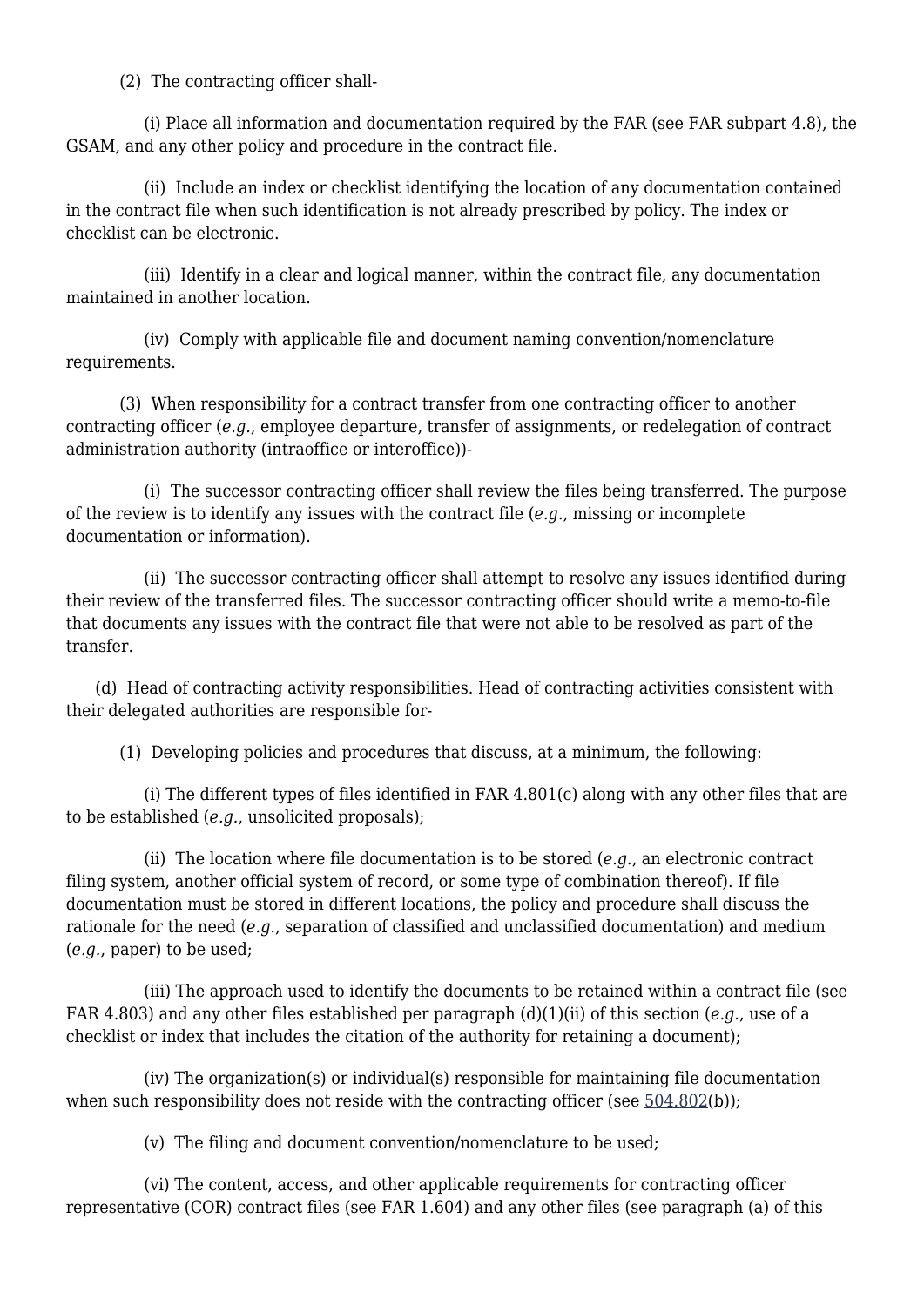#### section); and

 (vii) The internal controls (*e.g.* quarterly review by the contracting activity) to be used for ensuring compliance with FAR, GSAM, and other requirements.

 (2) Designating a point of contact within its organization for purposes of supporting file audits and reviews by internal and external organizations (*e.g.*, the Procurement Management Review (PMR) office). Support may include, but not be limited to:

(i) Providing copies of applicable policies and procedures;

- (ii) Assisting in resolving issues (*e.g.*, locating a contract file) and questions;
- (iii) Providing access to files and systems; and
- (iv) Notifying the contracting officer of the status of the review or audit.

## **504.803 Contents of contract files.**

In addition to the examples of contract file documents described in FAR 4.802 and listed in FAR 4.803, the contract file shall include, if applicable, the following:

(a) GSA Form 2689 (see [519.502-70](https://www.acquisition.gov/gsam/part-519#GSAM_519_502_70) for applicability), and

 (b) Checklist documenting review of the small business subcontracting plan (see [519.705-4](https://www.acquisition.gov/gsam/part-519#GSAM_519_705_4) for applicability).

 (c) Documents required by individual contracting activity in accordance with such activity's internal policies and procedures.

## **504.804 Closeout of contract files.**

#### **504.804-5 Procedures for closing out contract files.**

 (a) *Contracting Officer Responsibilities Upon Evidence of Physical Completion.* Upon receipt of evidence of physical completion of a contract, the contracting officer must, within 14 calendar days, ensure input of the status of "physically complete" (or similar) into any contract administration and/or financial systems applicable to the contract.

 (b) *Contracting Officer Responsibilities To Reconcile Financial Balances of Physically Completed Contracts.*

 (1) Upon receipt of evidence of physical completion of a contract (including those contracts using simplified acquisition procedures), the contracting officer must, within 14 calendar days, determine if any outstanding financial balance exists. The contracting officer may request, as needed, information from the Office of the Chief Financial Officer (OCFO).

 (2) The contracting officer must reconcile any outstanding balances (*e.g.*, through discussing final billings with contractors, descoping, deobligating funds, cancelling the contract in whole or in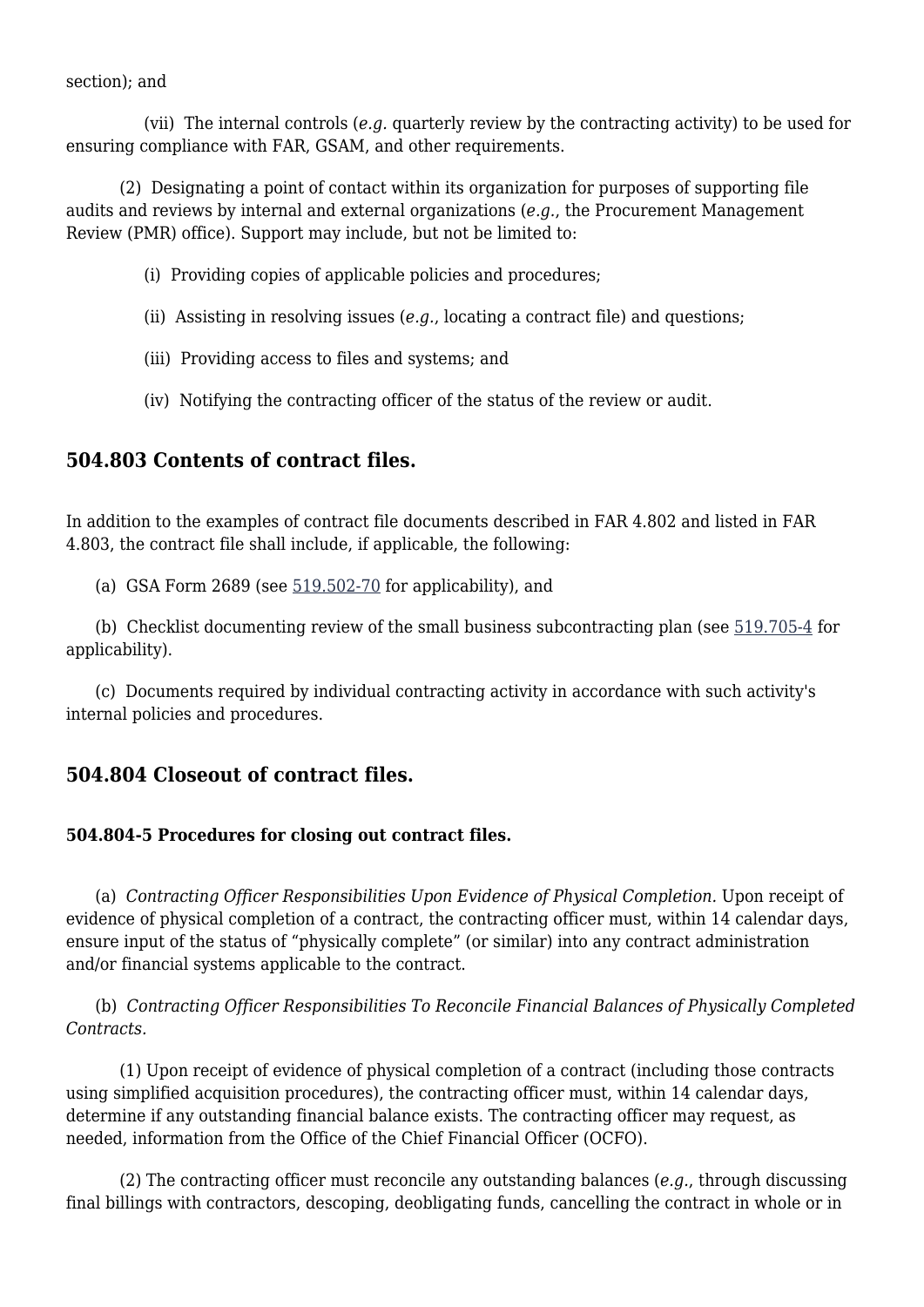part, or terminating the contract in whole or in part, as applicable). The contracting officer must then take the necessary corrective actions to resolve such financial balances, in coordination with OCFO as needed.

 (3) Contracting officers must notify OCFO within 30 days of receipt of evidence of physical completion, of all known or anticipated excess financial balances remaining that meet or exceed \$100,000, that have not previously been communicated to OCFO through other means such as regular OCFO data calls. Excess financial balances are any known or anticipated financial balances after receipt and payment of the final invoice or billing from the contractor (*e.g.*, the amount expected remaining to be deobligated or descoped by the contracting officer).

## **504.805 Storage, handling, and disposal of contract files.**

The contracting officer's accountability for contract files ends when the following three conditions exist:

(a) The files' retention period expires.

 (b) The contracting officer receives the notice of disposal from the National Archives and Records Administration.

 (c) The records liaison officer whose organization has functional responsibility for the files approves disposal.

## **Subpart 504.9 - Taxpayer Identification Number Information**

## **504.902 General.**

 (a) *Debt collection*. The Debt Collection Improvement Act of 1996 requires each contractor doing business with GSA to furnish its Tax Identification Number (TIN). The Government is required to include with each certified voucher prepared and submitted to a disbursing official, the TIN of the contractor receiving payment under the voucher. The TIN may be used by the Office of Financial Policy and Operations to collect and report on any delinquent amounts arising out of the contractor's relationship with the Government.

 (b) *Information reporting to the IRS*. The TIN is also required for Office of Financial Policy and Operations reporting of certain contract information (see FAR 4.903) and payment information (see GSAM [504.904\)](#page--1-0) to the IRS.

## **504.904 Reporting contract information to the IRS.**

 (a) The Office of Financial Policy and Operations reports to IRS on payments made to certain contractors for services performed and to lessors for providing space in buildings. This is required by [26 U.S.C. 6041](http://uscode.house.gov/browse.xhtml;jsessionid=114A3287C7B3359E597506A31FC855B3) and 6041A and implemented in 26 CFR. To assist the Office of Financial Policy and Operations in reporting to the IRS, contracting officers must indicate on obligating documents sent to Finance (*e.g.*, purchase, delivery, or task orders; contracts; or certified invoices) the contractor's organizational structure (*e.g.*, corporation, or partnership) and taxpayer identification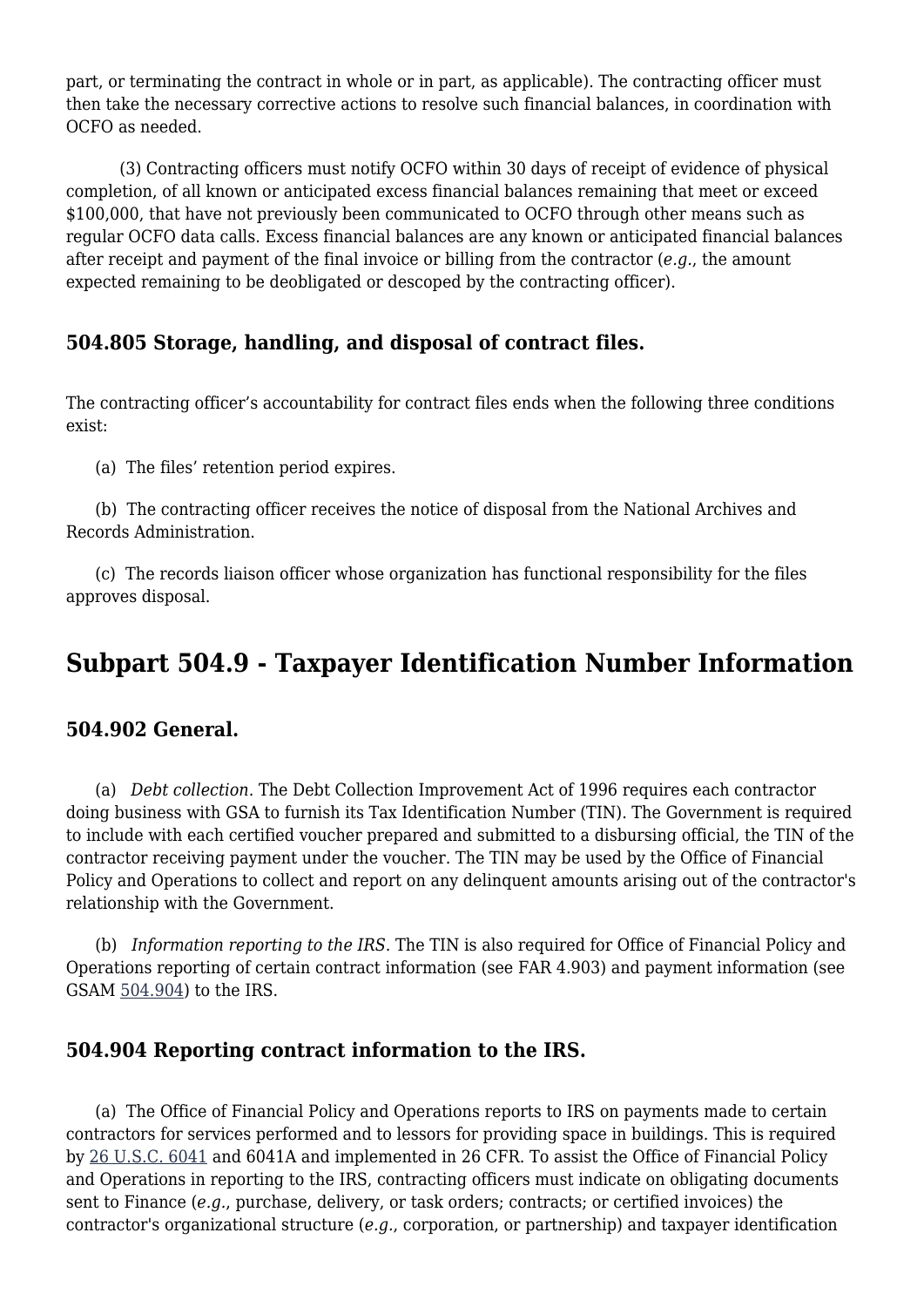## **Subpart 504.11 - System for Award Management**

## **504.1103 Procedures.**

In addition to the requirements found in FAR 4.1103, prior to awarding a contractual instrument the contracting officer must-

 (a) Verify that the prospective contractor's legal business name, Doing-Business-As (DBA) name (if any), physical street address, and unique entity identifier, as found in the System for Award Management (SAM), match the information that will be included in the contract, order, or agreement resulting from the vendor's quote or proposal. Correct any mismatches by having the vendor amend the information in the SAM and/or the quote or proposal.

 (b) Ensure that the contractor's address code exists in Pegasys and that it is SAM enabled with the contractor's unique entity identifier. This can be done by searching Pegasys records using the contractor's Taxpayer Identification Number (TIN). If no code exists, request that a new address code be established by the Finance Center for SAM compliance.

 (c) Ensure that the contractor's identifying information is correctly placed on the contractual instrument, using special care to ensure that the legal name and "remit to" name match exactly. (Note: Lockbox names or numbers should not be used to replace the contractor's name in the remittance block on the contractual instrument.)

 (d) Unless one of the exceptions to registration in SAM applies (see FAR 4.1102(a)), the contracting officer must not award a contract to a prospective contractor who is not registered in SAM. If no exceptions are applicable, and the needs of the requiring activity allows for a delay in award, see FAR 4.1103(b)(1).

## **Subpart 504.13 - Personal Identity Verification of Contractor Personnel**

## **504.1301 Policy.**

Contracting officers must follow the procedures contained in CIO P2181.1 - GSA HSPD-12 Personal Identity Verification and Credentialing Handbook, which may be obtained from the CIO Office of Enterprise Solutions, to ensure compliance with Homeland Security Presidential Directive-12 (HSPD-12) "Policy for a Common Identification Standard for Federal Employees and Contractors," Office of Management and Budget Memorandum M-05-24, and Department of Commerce FIPS PUB 201.

## **504.1303 Contract clause.**

Insert the clause at [552.204-9,](https://www.acquisition.gov/gsam/part-552#GSAM_552_204_9) Personal Identity Verification Requirements, in solicitations and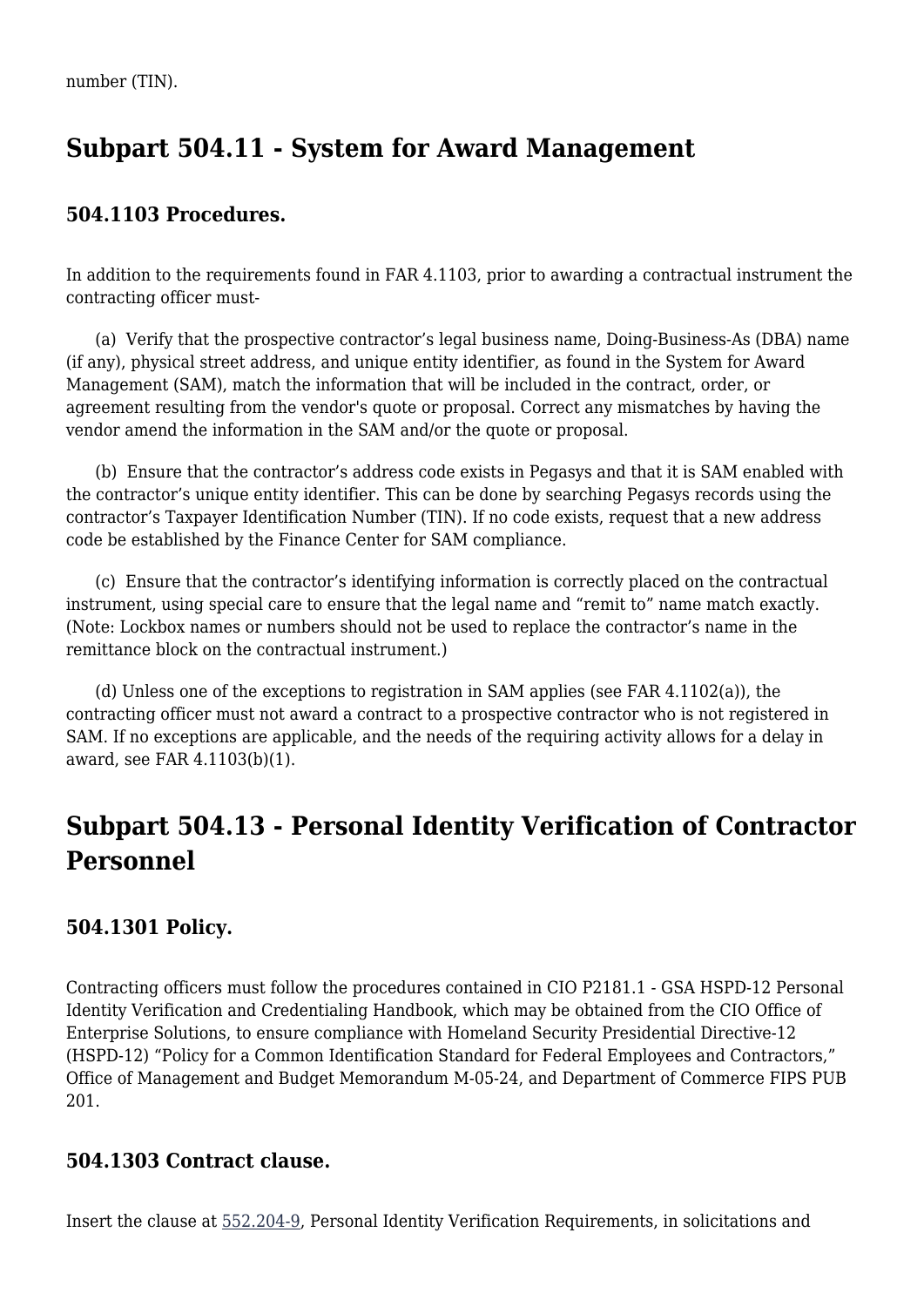contracts when it is determined that contractor employees will require access to federally controlled facilities or information systems to perform contract requirements.

## **504.1370 GSA Credentials and Access Management Procedures.**

(a) General.

 The CIO P 2181.1 - GSA HSPD-12 Personal Identity Verification (PIV) and Credentialing Handbook includes guidance for–

(1)Managing contract employee credentials;

 (2) Ensuring contract employee credentials are returned to the GSA Office of Mission Assurance (OMA) when a contractor employee receives an unfavorable suitability determination, leaves the contract or when a contract ends; and

 (3) Disabling access to information technology when a contractor employee leaves the contract or when a contract ends.

(b)Delegating Responsibilities.

 (1) Contracting officers must manage PIV cards, also referred to as "GSA Access Cards", provided to contractor employees. Contracting officers may delegate this authority to a contracting officer's representative.

 (2) If delegated, the contracting officer must ensure any contracting officer's representative delegation letter includes language for credentials and access management responsibilities.

 (3) The Government contracting official who requests PIV cards on behalf of a contractor employee is also referred to as a "requesting official" pursuant to CIO P 2181.1.

 (4) Standard delegation language can be found on GSA's Acquisition Portal at [https://insite.gsa.gov/acquisitionportal.](https://insite.gsa.gov/acquisitionportal)

 (c) Required Verifications. There are multiple types of verifications to ensure only contractor employees who require PIV cards have them.

(1) Automated verification.

 (i) Contractors and authorized Government contracting officials are automatically notified prior to the end date of the contract period of performance listed in the Office of Mission Assurance (OMA) system GSA Credentialing and Identity Management System (GCIMS). PIV cards will be automatically inactivated 30 days after the period of performance.

 (ii) If the contractor requires a PIV card beyond 30 days after the contract period of performance, the authorized Government contracting official must submit a contractor information worksheet (CIW) (GSA Form 850) to update GCIMS, including appropriate justification.

 (iii) When a contractor is made inactive in GCIMS, GCIMS will send an email to contractors and authorized Government contracting officials notifying everyone that the contractor PIV card needs to be returned. If the contractor does not comply with the terms of the automated notification, the authorized Government contracting official shall take the actions listed in paragraph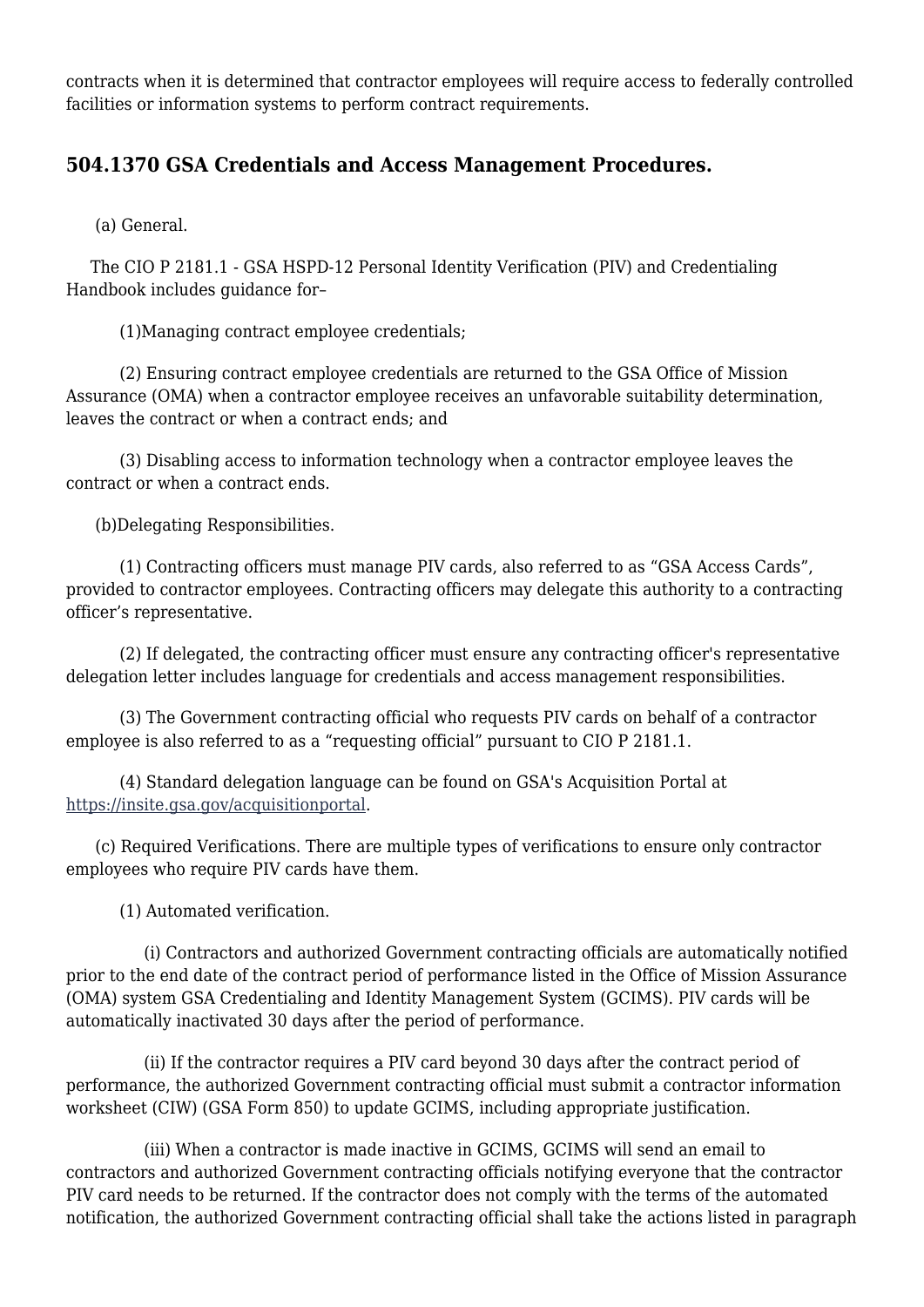(iv) The contracting officer shall include documentation in the contract file, as necessary.

(2) Manual verification.

 (i) Authorized Government contracting officials are required to conduct a PIV card review annually or prior to exercising an option (see [517.207 Exercise of options.](https://www.acquisition.gov/gsam/part-517#GSAM_517_207)(c)), whichever comes first, to verify the contract information in GCIMS is correct (e.g. contract number, contract period of performance, contractor point of contact).

 (ii) Authorized Government contracting officials shall send a letter to contractors to determine the need for continued access of individual employees and for return of PIV cards, requesting a response within no more than 15 business days.

 (iii) Authorized Government contracting officials are required to submit a contractor information worksheet (CIW) (GSA Form 850) to update GCIMS, as necessary.

(iv) The contracting officer shall include documentation in the contract file, as necessary.

 (d) The authorized Government contracting official shall take the following actions when contractors do not return PIV cards.

 (1) Withhold Final Payment - COs may delay final payment under a contract if the contractor fails to comply with the PIV card requirements in accordance with paragraph (c) of FAR 52.204-9.

 (2) Contractor Performance Assessment Rating System (CPARS) - If the authorized Government contracting official has been unsuccessful in retrieving PIV cards and other Government Furnished Equipment (GFE) from the vendor in accordance with FAR 52.245-1 Alternate 1, then the CO shall document this in CPARS. Assessment may be noted under the "management or business relations" or "other" section of the CPARS report.

 (3) Suspension/Debarment Referral Considerations - For willful non-compliance, the CO shall refer the contractor to the Suspension and Debarment Official (SDO). The SDO will review the complaint and decide whether or not action should be taken against the contractor.

 (4) Termination Considerations - If the contractor shows a pattern of willful non-compliance regarding PIV card requirements during the performance of the contract (*e.g.*, annual review of PIV cards), the CO may terminate the contract.

 (e) The CIO P 2181.1 - GSA HSPD-12 Personal Identity Verification and Credentialing Handbook, as well as additional resources for implementing the credentials and access management requirements, can be found on the Acquisition Portal at: <https://insite.gsa.gov/hspd12inprocurement>.

## **Subpart 504.16 - Unique Procurement Instrument Identifiers**

## **504.1603 Procedures.**

(a) *Elements of a PIID*. The PIID consists of 13 alphanumeric characters as follows:

(d).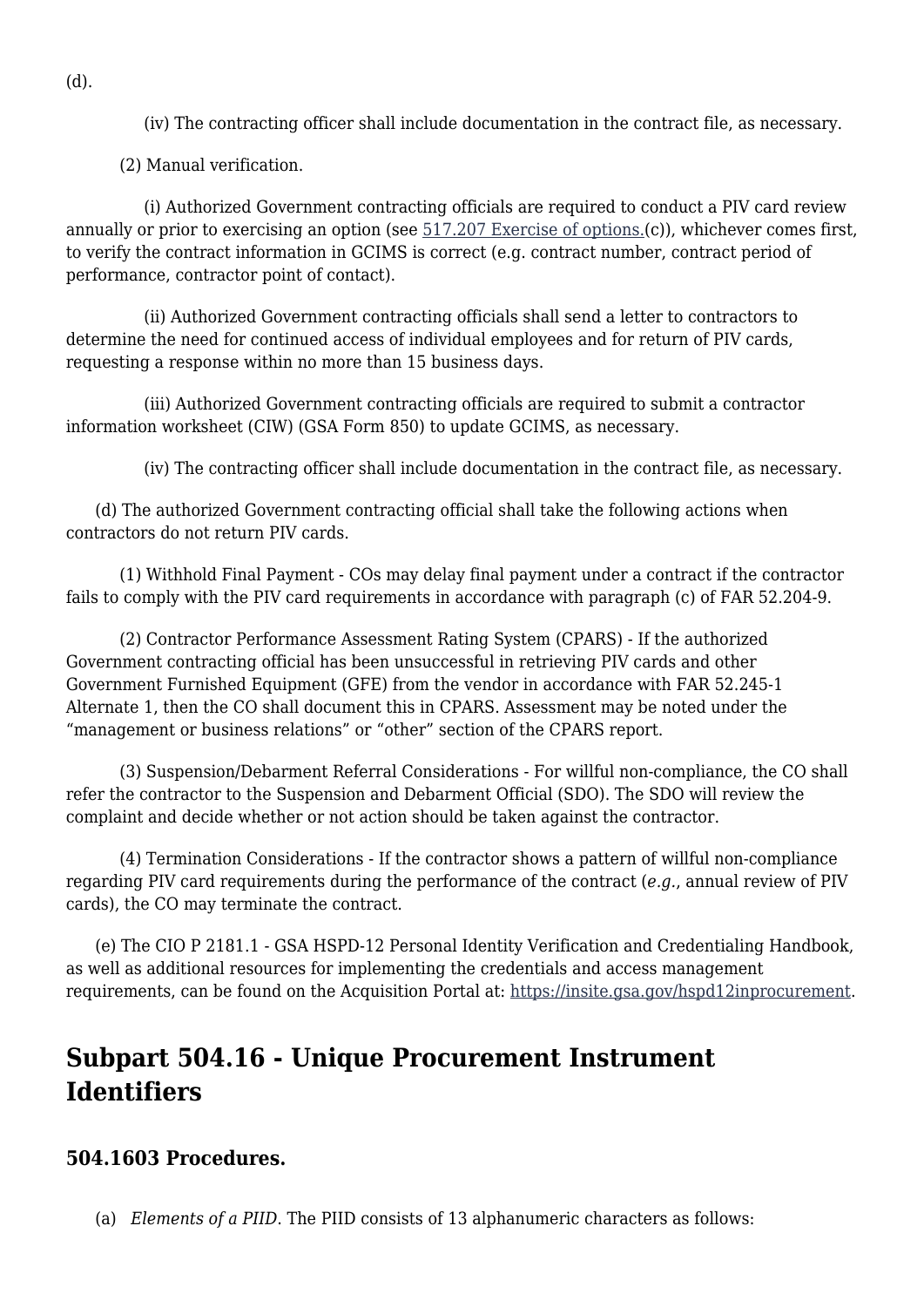| Character(s) | Content                                                | <b>Content Description</b><br>Location | <b>Example</b> |
|--------------|--------------------------------------------------------|----------------------------------------|----------------|
| $1-6$        | <b>Activity Address Code</b>                           | See 504.605                            | 47PA01         |
| $7 - 8$      | Last Two Digits of Fiscal Year<br>of Number Assignment |                                        | 15             |
| 9            | Instrument Code                                        | See 504.1603(b)                        | F              |
| 10-13        | Serial Number                                          | See $504.1603(c)$                      | 0001           |

 (b) *Procurement Instrument Type Codes*. Indicate the type of instrument consistent with the letter designation provided in FAR 4.1603(a)(3). The letter designations for the identified type of instruments unique to agency policy are identified as follows:

| Instrument                                                    | <b>Letter Designation</b> |
|---------------------------------------------------------------|---------------------------|
| Purchase orders (open market simplified acquisition) - manual | М                         |
| Request for information                                       | N                         |
| Standing price quote (SPQ)                                    | T                         |

(c) *Serial Number Codes*.

 (1) A separate series of numbers may be used for each basic instrument type (see [504.1603\(](#page--1-0)b)).

 (2) For delivery or task orders, each order issued by contracting office must receive a consecutive serial number. That is, orders are numbered in sequence as issued by the contracting office, but they are not in sequence under any individual contract.

(3) At the beginning of each fiscal year, the first number assigned is 0001.

(4) Alphanumeric characters are serially assigned after the numeric series is exhausted.

(5) The allowable numeric and alphanumeric sequences, excluding alpha I and O are–

- (i) 0001 through 9999;
- (ii) A001 through A999, B001 through B999;
- (iii) and so on to Z001 through Z999.
- (6) Each issuing office is responsible for controlling serial number assignments.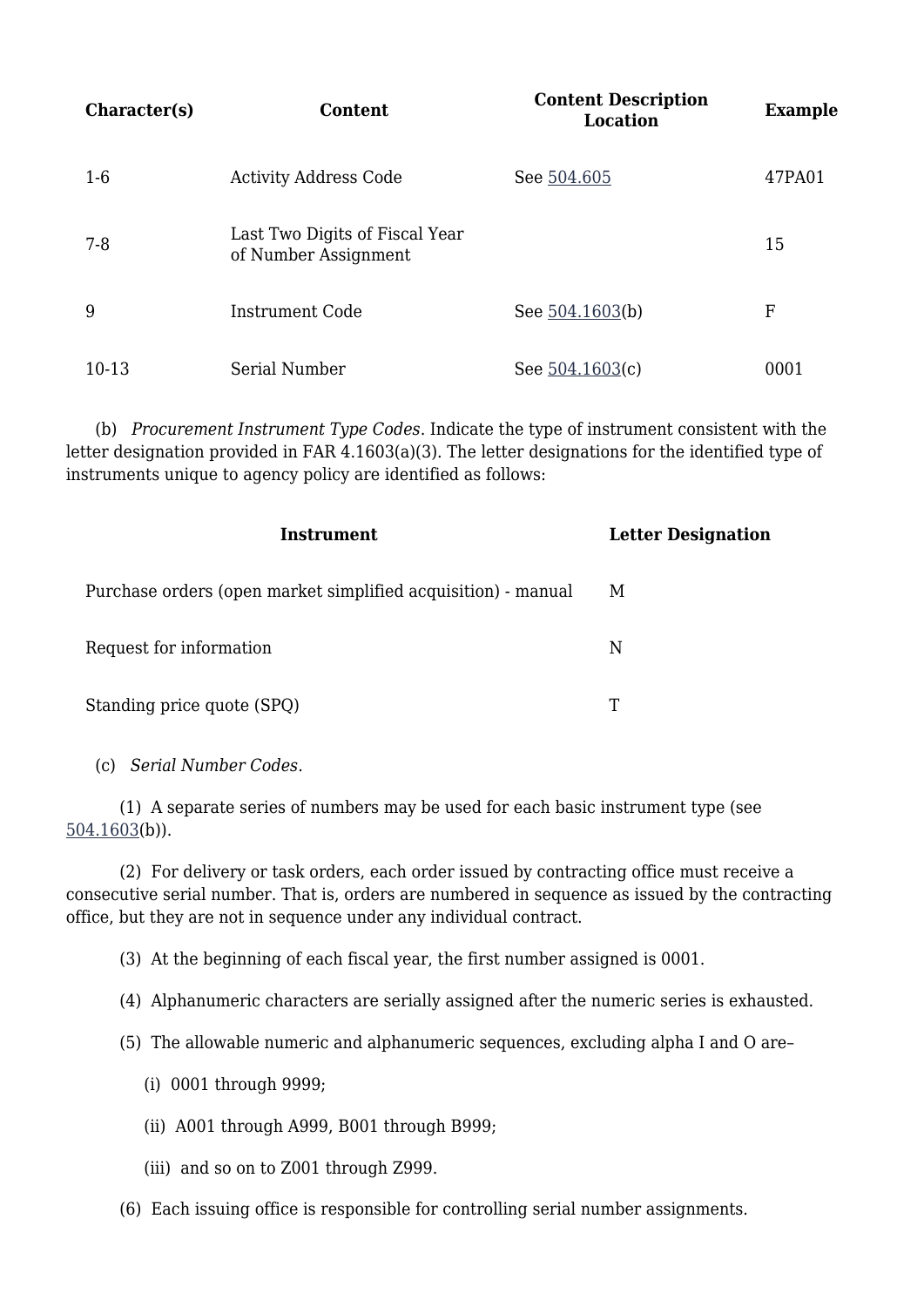## **504.1670 Unique identifier for procurements supporting a leasehold interest.**

 (a) *General*. Procurements supporting a leasehold interest include: architectural and engineering (A&E) design and other related activities, project management, construction, space alterations (irrespective of size or scope), security-related tenant buildout, building-specific security countermeasures, personal (moveable) property, and overtime utilities.

 (b) *Procurement Actions*. Any procurement supporting a leasehold interest (including those at or below the micro-purchase threshold), including stand-alone contracts or lease amendments, must reference the associated lease number (8-character number such as LMA00001) in the system of record (e.g., EASi, G-REX, RETA, REXUS, Pegasys) in which that action is being processed or recorded, and on the procurement document. Data must be recorded in a standardized data field, as appropriate. For systems that do not have the capability to capture the associated lease number, the lease number may be placed on the procurement document itself alone.

#### (c) *Reimbursable Work Authorizations (RWAs)*.

 (1) *RWAs prior to lease award*. For any RWA submissions (including at or below the micropurchase threshold) where the lease is not yet awarded, the associated lease number (8-character number such as LMA00001) shall be input into the system of record for the RWA and on the procurement document, within 3 business days of the lease award date or the creation of a lease number, whichever is later. Data must be recorded in a standardized data field, as appropriate. For systems that do not have the capability to capture the associated lease number, the lease number may be placed on the procurement document itself alone.

 (2) *RWAs after lease award*. For any RWA submissions (including at or below the micropurchase threshold) where the lease is already awarded, the associated lease number (8-character number such as LMA00001) shall be input into the system of record for the RWA and on the procurement document. Data must be recorded in a standardized data field, as appropriate. For systems that do not have the capability to capture the associated lease number, the lease number may be placed on the procurement document itself alone.

## **Subpart 504.70 - Cyber-Supply Chain Risk Management**

#### **504.7000 Scope of subpart.**

This subpart prescribes acquisition policies and procedures for mitigating cyber-supply chain risks of procurements funded by GSA. Procedures in this subpart apply to all GSA-funded contracts and orders, regardless of the estimated value of the solicitation, contract or order, including purchases under the micro-purchase threshold and purchases using a Government Purchase Card.

### **504.7001 Definitions.**

"Cyber-Supply Chain Event" means any situation or occurrence in or to a network, information system, or within the supply chain, not purchased on behalf of another agency, that has the potential to cause undesirable consequences or impacts. Cyber-Supply Chain Events, as they relate to this subpart, can include: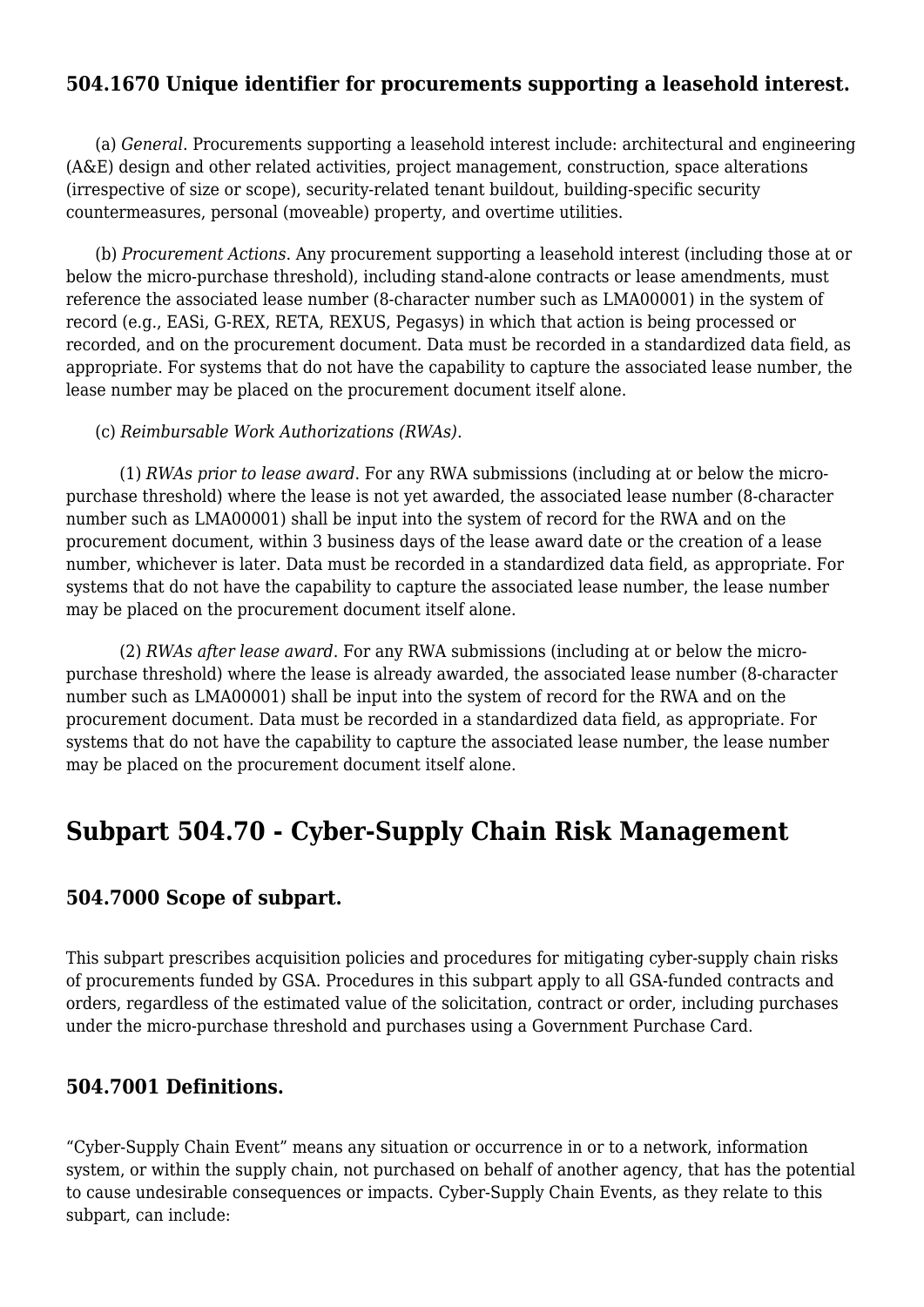- (a) Occurrence of an IT security incident;
- (b) Discovery of a prohibited article or source; and
- (c) Identification of supply chain risk information.

"Cyber-Supply Chain Risk Management", or "C-SCRM", means management of cyber-related (or, more generally, technology-related) risks in all phases of the acquisition lifecycle and at all levels of the supply chain, regardless of the product(s) or service(s) procured.

"Cyber-Supply Chain Risk Management Policy Advisor" means the identified lead of the Service-level acquisition management (e.g., the Federal Acquisition Service's Office of Policy and Compliance (OPC), the Public Building Service's Office of Acquisition Management (OAM), the Office of Administrative Services).

"IT security incident" means an occurrence that:

 (a) Actually or imminently jeopardizes, without lawful authority, the integrity, confidentiality, or availability of information or an information system;

 (b) Constitutes a violation or imminent threat of violation of law, security policies, security procedures, or acceptable use policies;

 (c) Results in lost, stolen, or inappropriately accessed Controlled Unclassified Information (CUI) (including Personally Identifiable Information (PII)), lost or stolen GSA-owned devices (mobile phones, laptops, Personal Identity Verification (PIV) cards), and any other incident included in CIO-IT-Security-01-02); or

 (d) Results in a situation that severely impairs, manipulates, or shuts down the operation of a system or group of systems (e.g., Building Automation Systems, Heating, Ventilation, Air Conditioning (HVAC) systems, Physical Access Control Systems (PACS), Advanced Metering Systems, Lighting Control Systems).

"Prohibited article" means any prohibited product, system, or service that the contractor offers or provides to the Government that conflicts with the supply chain terms or conditions of thesolicitation or contract (e.g., Federal Acquisition Security Council (FASC) exclusion order, GSA CIO Order, counterfeit items, or FARprovision or clause, including, without limitation, FAR Clause at 52.204-23, Prohibition on Contracting for Hardware, Software, Products and Services Developed or Provided by Kaspersky Lab and Other Covered Entities, FAR Provision at 52.204-24, Representation Regarding Certain Telecommunications and Video Surveillance Services or Equipment, and FAR Clause at 52.204-25, Prohibition on Contracting for Certain Telecommunications and Video Surveillance Services or Equipment).

"Prohibited source" means any entity with which the Government may not enter into or renew a contract or from which the Government may not purchase products or services due to conflicts with the supply chain terms or conditions of the solicitation or contract (e.g., FASC exclusion order, GSA CIO Order, FAR provision or clause, contract-specific provision or clause).

"Supply chain" means a linked set of resources and processes between multiple tiers of developers that begins with the sourcing of products and services and extends through the design, development, manufacturing, processing, handling, and delivery of products and services to the acquirer.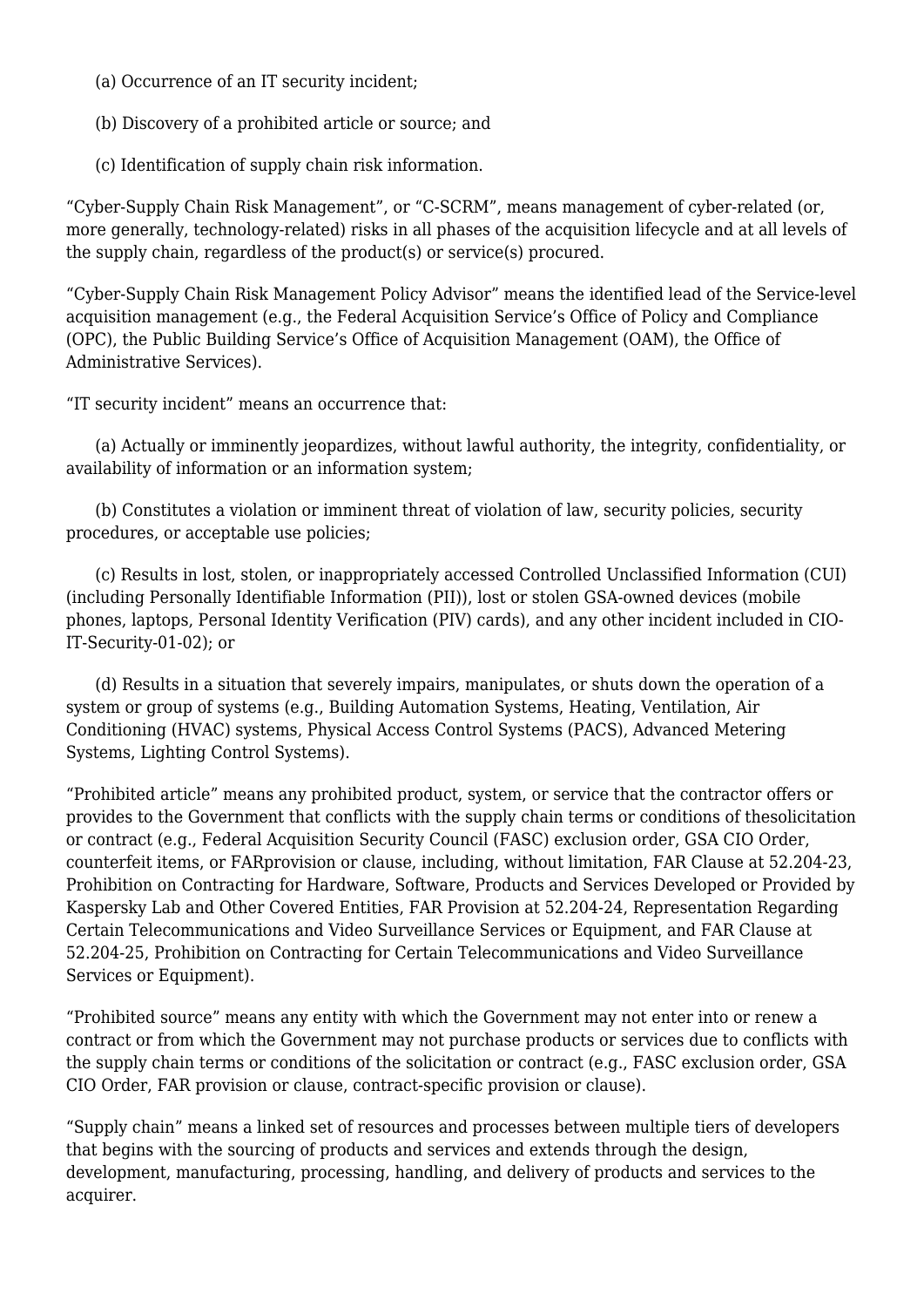"Supply chain risk information" is defined at  $41$  C.F.R. 201.102(q). Failure of an offeror to meet a solicitation's requirements, including security requirements, will not by itself constitute supply chain risk information.

Substantial supply chain risk information" means supply chain risk information that leads to any of the following:

- (a) Removal of a presumptive awardee from pre-award consideration or competition;
- (b) Rejection of a proposed subcontractor;
- (c) Removal of a subcontractor from a contract; or
- (d) Termination of a contract.

## **504.7002 Policy.**

 (a)The Federal Information Security Modernization Act of 2014 (Public Law 113-283) and associated National Institute of Standards and Technology (NIST) guidance requires Federal agencies to manage supply chain risks for Federal information systems and to ensure the effectiveness of information security controls and risks.

 (b)The SECURE Technology Act (Public Law 115-390), which includes the Federal Acquisition Supply Chain Security Act of 2018, established the Federal Acquisition Security Council (FASC) to improve executive branch coordination, supply chain information sharing, and actions to address supply chain risks and requires GSA to have a lead representative for the agency.

 (c) OMB Circular A-130, "Managing Information as a Strategic Resource," directs agencies to implement supply chain risk management principles to protect against the insertion of counterfeits, unauthorized production, tampering, theft, insertion of malicious software, and poor manufacturing and development practices throughout the system development life cycle.

 (d) GSA Information Technology (IT) Security Procedural Guide CIO-IT Security-01-02, "Incident Response (IR)" (including successor policies), provides additional processes and procedures for incident response, as outlined by GSA's Office of the Chief Information Security Officer (OCISO).

 (e) GSA Information Technology (IT) Security Procedural Guide CIO-IT Security-21-117, "Office of the Chief Information Security Officer (OCISO) Cyber Supply Chain Risk Management (C-SCRM) Program" (including successor policies), establishes a C-SCRM program within GSA's OCISO and serves as the Tier 2 plan for GSA.

 (f) GSA CIO Order 2100.1, "GSA Information Technology (IT) Security Policy" (including successor policies), sets forth GSA's IT security policy and establishes controls required to comply with Federal laws and regulations.

## **504.7003 General procedures.**

 (a)GSA contracting activities may discuss supply chain concerns with the relevant Cyber-Supply Chain Risk Management Policy Advisor(s) listed on the GSA Acquisition Portal [\(http://insite.gsa.gov/cscrm\)](http://insite.gsa.gov/scrm) at any time, including during acquisition planning, requirements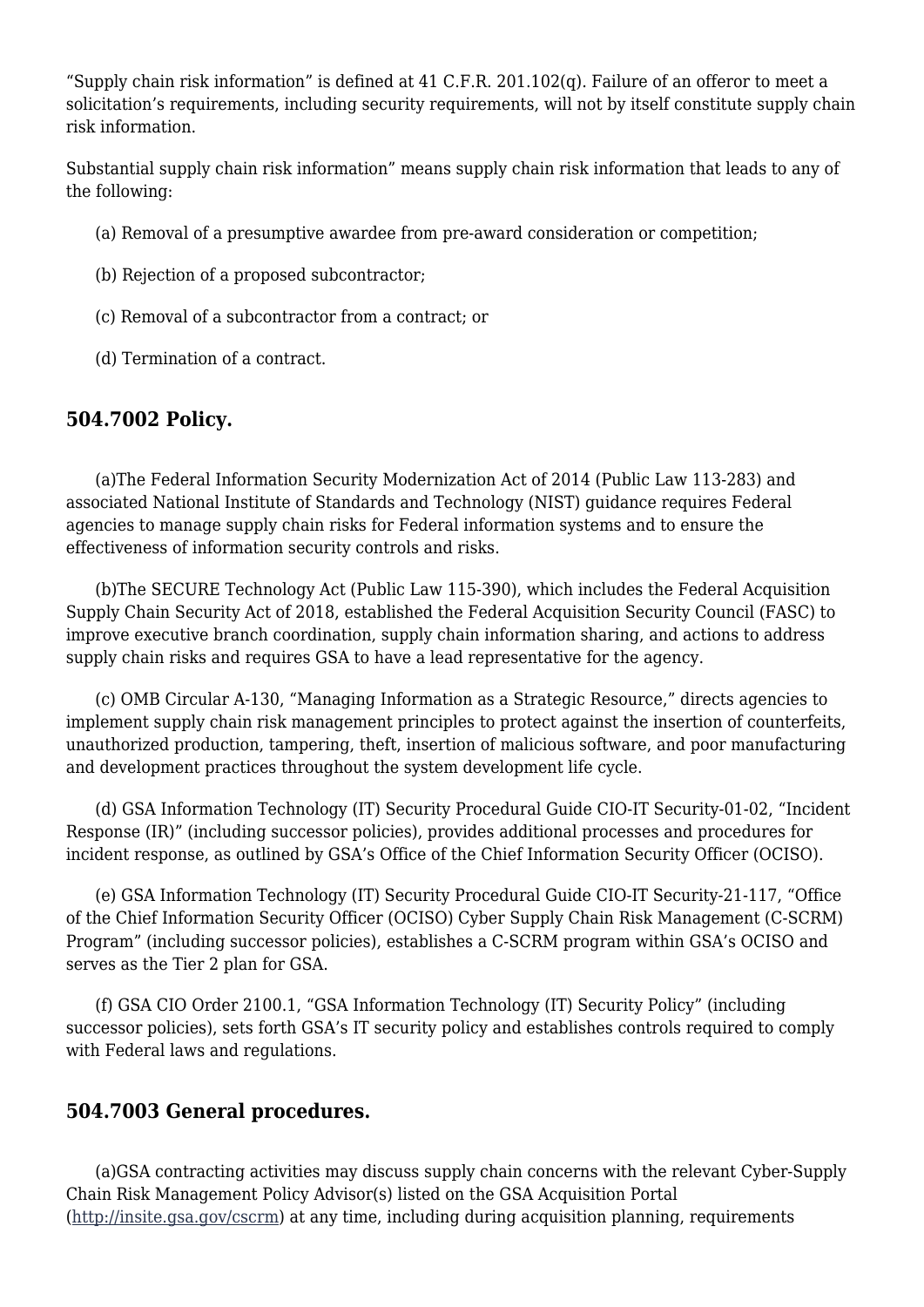development, and post award.

 (b) The following groups are responsible for resolving Cyber-Supply Chain Events listed in [504.7005:](#page--1-0)

(1) *Occurrence of an IT security incident*. Office of GSA IT.

 (2) *Discovery of a prohibited article or source*. GSA Supply Chain Risk Management Review Board.

(3) *Identification of supply chain risk information*. GSA Office of Government-wide Policy.

## **504.7004 Acquisition Considerations.**

 (a) *Acquisition Planning*. For cyber-supply chain risk management acquisition planning considerations, see [507.105](https://www.acquisition.gov/gsam/part-507#GSAM_507_105) (f).

 (b) *Market Research*. For cyber-supply chain risk management market research considerations, see [510.002](https://www.acquisition.gov/gsam/part-510#GSAM_510_002) (c) and (d)

 (c) *Evaluation*. As part of evaluating past performance, review the Contractor Performance Assessment Reporting System (CPARS) for any reported noncompliance with supply chain requirements and/or otherwise evaluate similar past performance information in accordance with the policies and procedures contained in the applicable subpart.

 (d) *Pre-award*. Apparent successful offeror. If the apparent successful offeror responds that it "will" provide or "does" use covered telecommunications equipment or services in response to the representation provision at FAR 52.204-24 then, regardless of the offeror's response to the SAM representation provision(s) (e.g., FAR 52.204-26, FAR 52.212-3(v)), clarify with the apparent successful offeror to ensure that it accurately completed the representation(s). After clarifying the apparent successful offeror accurately completed the representation(s), follow the procedures at [504.7005](#page--1-0) (c) and consider the following:

 (1) If the contracting officer determines that awarding to the apparent successful offeror will result in a violation of the prohibition at FAR 52.204-24(b), the contracting officer should determine that the offeror is not eligible for award and should move to the next offeror in line for award.

 (2) If the contracting officer does not identify an eligible offeror, the acquisition team should explore other acquisition strategies, making a partial award, cancelling the solicitation, changing the requirement, or finding another approach that does not involve the use of covered telecommunications equipment or services.

 (3) As a last resort, the acquisition team may consider pursuing a waiver for an offeror. The acquisition team should contact the appropriate Cyber-Supply Chain Risk Management Policy Advisor (see  $\frac{504.7003}{a}$  (a)) for assistance and coordination. Instructions for requesting a waiver are available on the GSA Acquisition Portal [\(http://insite.gsa.gov/cscrm\)](http://insite.gsa.gov/cscrm).

## **504.7005 Notification procedures for cyber-supply chain events.**

(a) *General*.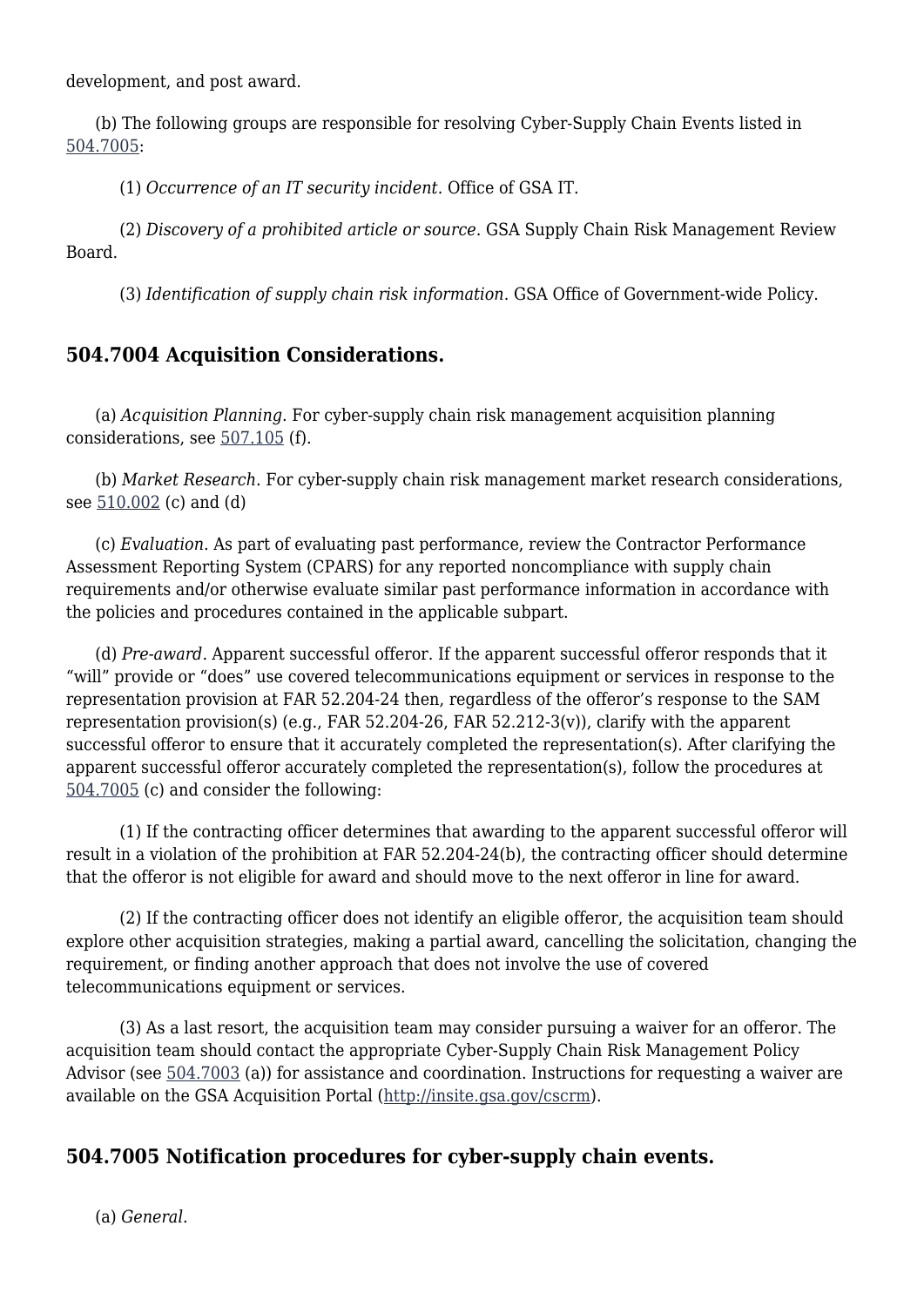(1) For any potential cyber-supply chain event, including occurrence of an IT security incident, discovery of a prohibited article or source, or identification of supply chain risk information, the contracting officer or another acquisition team member must contact the GSA IT Service Desk by phone at 866-450-5250 or by email at [ITServiceDesk@gsa.gov.](mailto:ITServiceDesk@gsa.gov)

 (i) Do not include source selection sensitive information in the notification to the GSA IT Service Desk.

 (ii) Do not include other sensitive information (e.g., IP address, access information such as an account login and password) in the notification to the GSA IT Service Desk. The notification should state that additional information is sensitive and will be provided in person or via a secured method.

 (iii) Determining whether the identified issue or potential issue is applicable under the procedures for each event type should not delay the acquisition team member from submitting a notification. When unsure, it is better to notify quickly rather than delay the event notification. The GSA IT Service Desk can assist in defining the event type once submitted.

(b) *Occurrence of an IT security incident*.

 (1) If an IT security incident occurs, concerning any GSA information system or data (owned or operated by GSA or by a contractor or other organization on behalf of GSA), regardless of the estimated value of the contract or order, including purchases under the micro-purchase threshold and purchases using a Government Purchase Card, the contracting officer or another acquisition team member must immediately contact the GSA IT Service Desk.

 (2) The notification to the GSA IT Service Desk - whether via phone or email - should document as much information as possible, including:

(i) Description, date and time of the incident;

(ii) Whether any PII or contractor-attributional information is affected; and

 (iii) Contract information (contract number, contractor name, name of GSA contracting office), as applicable.

 (3) Do not delay notifying the GSA IT Service Desk even if all the information requested or considered to be relevant is not available.

 (4) Additional guidance is available from the GSA IT Security Procedural Guide CIO-IT Security-01-02, "Incident Response (IR)", and GSA IT Security Procedural Guide CIO-IT Security-21-117, "OCISO Cyber Supply Chain Risk Management (C-SCRM) Program".

 (5) After initial notification, GSA IT may request additional information and will work with the notifier to resolve the issue.

(c) *Discovery of a prohibited article or source* .

 (1)If a prohibited article or source is discovered within the supply chain of a procurement, regardless of the estimated value of the solicitation, contract, or order, including purchases under the micro-purchase threshold and purchases using a Government Purchase Card, the contracting officer or another acquisition team member must immediately contact the GSA IT Service Desk.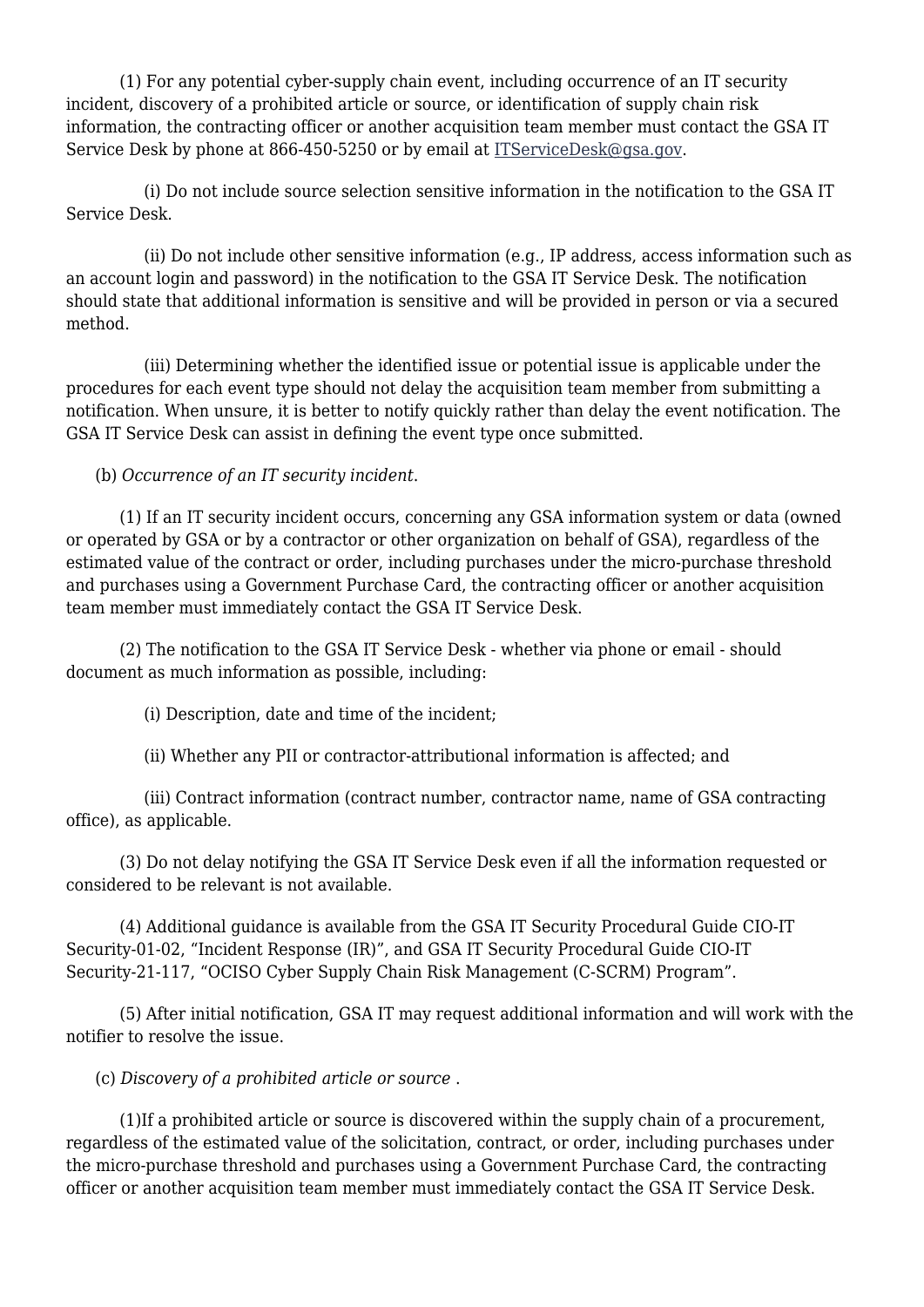(2)The notification to the GSA IT Service Desk - whether via phone or email - should document as much information as possible, including:

 (i)Contract or solicitation information, including contract or solicitation number, contractor or offeror name, and name of GSA contracting office;

(ii)Prohibited article or source name; and

(iii)Reason why prohibited article or source is banned on contract.

 (iv) ) A "critical date," no less than three (3) business days in the future, for when a response from GSA's Supply Chain Review Board is requested.

 (3) Do not delay notifying the GSA IT Service Desk even if all the information requested or considered to be relevant is not available.

 (4) After initial notification, GSA's Supply Chain Review Board may request additional information and will work with the notifier to resolve the issue.

 (i) If the SCRM Review Board has not responded by the "critical date" required by  $504.7005(c)(2)(iv)$  $504.7005(c)(2)(iv)$ , the contracting officer may make a determination without the SCRM Review Board's input, but should seek input and guidance from the appropriate Cyber-Supply Chain Risk Management Policy Advisor (see GSAM [504.7003](#page--1-0)(a)) and review additional guidance available on the GSA Acquisition Portal (<http://insite.gsa.gov/cscrm>) prior to making the determination.

(d) *Identification of supply chain risk information*.

(1) GSA will share supply chain risk information with the FASC when:

 (i) The FASC requests information associated with a particular source, a covered article, or a covered procurement (as defined at 41 U.S.C. 4713(k));

 (ii) GSA determines that a substantial supply chain risk associated with a source, a covered article, or a covered procurement exists; or

 (iii) GSA identifies supply chain risk management information (including both C-SCRM and non-C-SCRM risks) associated with a source, a covered article, or a covered procurement action and such information is deemed relevant to share with the FASC.

 (2) If substantial supply chain risk information is identified, or the contracting officer or another acquisition team member thinks supply chain risk information should be shared with the FASC, the contracting officer or another acquisition team member must contact the GSA IT Service Desk who will gather relevant information and share it with the appropriate Cyber-Supply Chain Risk Management Policy Advisor.

 (i) Service-level policy may adopt additional procedures to provide acquisition team members with guidance prior to notifying the GSA IT Service Desk.

 (3) After initial notification, the appropriate Cyber-Supply Chain Risk Management Policy Advisor may request additional information and will work with the notifier to resolve the issue.

 (4) The Cyber-Supply Chain Risk Management Policy Advisors will share information with the Office of Acquisition Policy within OGP. If deemed appropriate, OGP will share the information with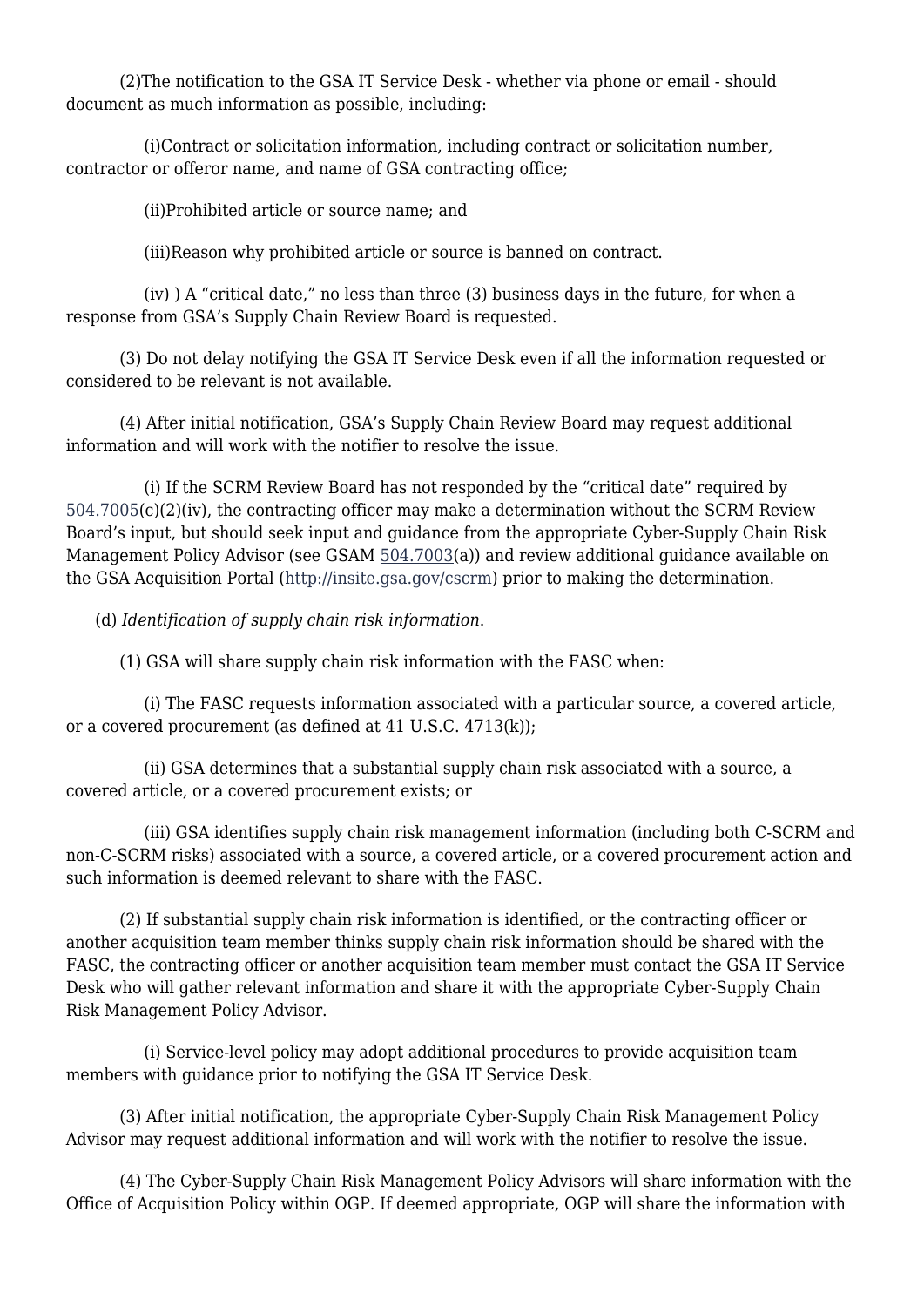the FASC.

 (i) The Office of Acquisition Policy within OGP will disseminate any supply chain risk information shared by the FASC to the relevant GSA offices and personnel.

 (e) *Cyber-Supply Chain Event Risk Mitigation*. The contract administration procedures under [FAR part 49](https://www.acquisition.gov/content/part-49-termination-contracts) (*e.g.,* cure notice, termination for cause, past performance review) can be used as needed to address immediate or future supply chain event concerns. Additional guidance on contract administration procedures is available on the GSA Acquisition Portal [\(http://insite.gsa.gov/cscrm\)](http://insite.gsa.gov/scrm).

 (f) *Past Performance Evaluation*. The contracting officer must report any contractor noncompliance with supply chain requirements within the "Other Areas" portion of any applicable past performance evaluation form.

## **Subpart 504.71 - Acquisition Reviews**

## **504.7100 Scope of subpart.**

This subpart prescribes policies and procedures concerning acquisition reviews. FAR part 18 acquisitions are exempt from this subpart.

## **504.7101 Purpose.**

The purpose of this subpart is to–

 (a) Support FAR parts 7, 10, and 11 to ensure requirements meet the needs of the customer, align and support the mission, are acquired efficiently and effectively, and comply with Federal and agency policies and procedures;

 (b) Establish a requirement for acquisition reviews for various types of acquisitions and contract actions; and

(c) Promote early and frequent engagement by the SPE.

## **504.7102 General.**

 (a) An acquisition review is a type of internal control as well as a best practice that provides an opportunity for collaboration and meaningful conversation amongst members of the acquisition team and stakeholders. Acquisition reviews enable information to be shared early and often during the acquisition life cycle.

 (b) The need for an acquisition review should be commensurate with the risk, complexity, and criticality of the acquisition or contract action. Criteria supporting the need for an acquisition review may include the criteria described in [507.103](https://www.acquisition.gov/gsam/part-507#GSAM_507_103) (b)(2).

 (c) An acquisition may require more than one acquisition review. An acquisition review may occur at any time during the various phases of the acquisition life cycle: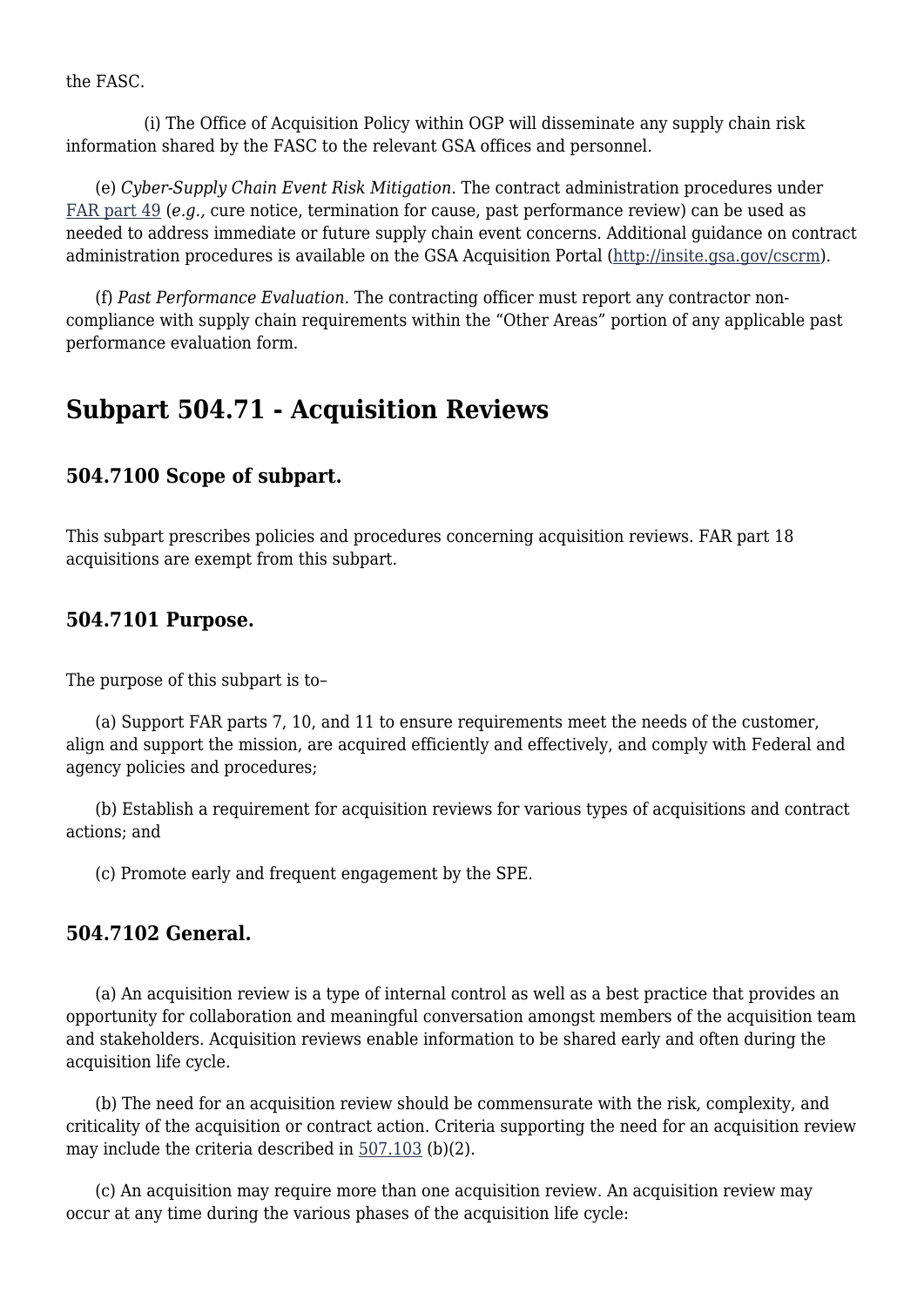(1) Market research phase;

(2) Acquisition planning phase;

(3) Pre-solicitation phase;

(4) Pre-award phase; and

(5) Post-award phase.

(d) The following are examples of topics that may be a part of an acquisition review:

 (1) Requirement details (e.g., description of requirement, period of performance, estimated value);

 (2) Market research (e.g., techniques to be used, historical data, commerciality, industry capabilities and practices, potential sources, existing contract vehicles, expected usage by other agencies);

 (3) Acquisition strategy (e.g., degree of competition, small business consideration, contract type, category management, proposed evaluation factors);

 (4) Business and procurement risks (e.g., project scope, funding, life cycle, compliance, alignment to agency mission, political interest, other external factors or circumstances);

 (5) Important policies, procedures, and processes (e.g., IT requirements, customer agency requirements, class deviations, consolidation and bundling analyses, category management requirements);

 (6) Pre-award milestones (e.g., existing contract expiration date, planned solicitation date, anticipated date of award);

(7) Debriefings, brief explanations, and other post-award communications;

 (8) Contract administration requirements and key activities (e.g., post-award orientation, contractor performance, government property, option renewal or award term review, disposal requirements); and

(9) Post-award milestones, deliverables, and other important information.

## **504.7103 Head of the contracting activity responsibilities.**

The head of the contracting activity consistent with their delegated authority shall establish acquisition policies, procedures and guidance concerning acquisition reviews for their respective organization(s) in support of this subpart.

(a) These acquisition policies, procedures and guidance shall include, but be not limited to:

 (1) Commensurate with the risk, complexity, and criticality of the acquisition or contract action–

(i) Pre-award acquisition reviews (e.g., contract review board, peer reviews); and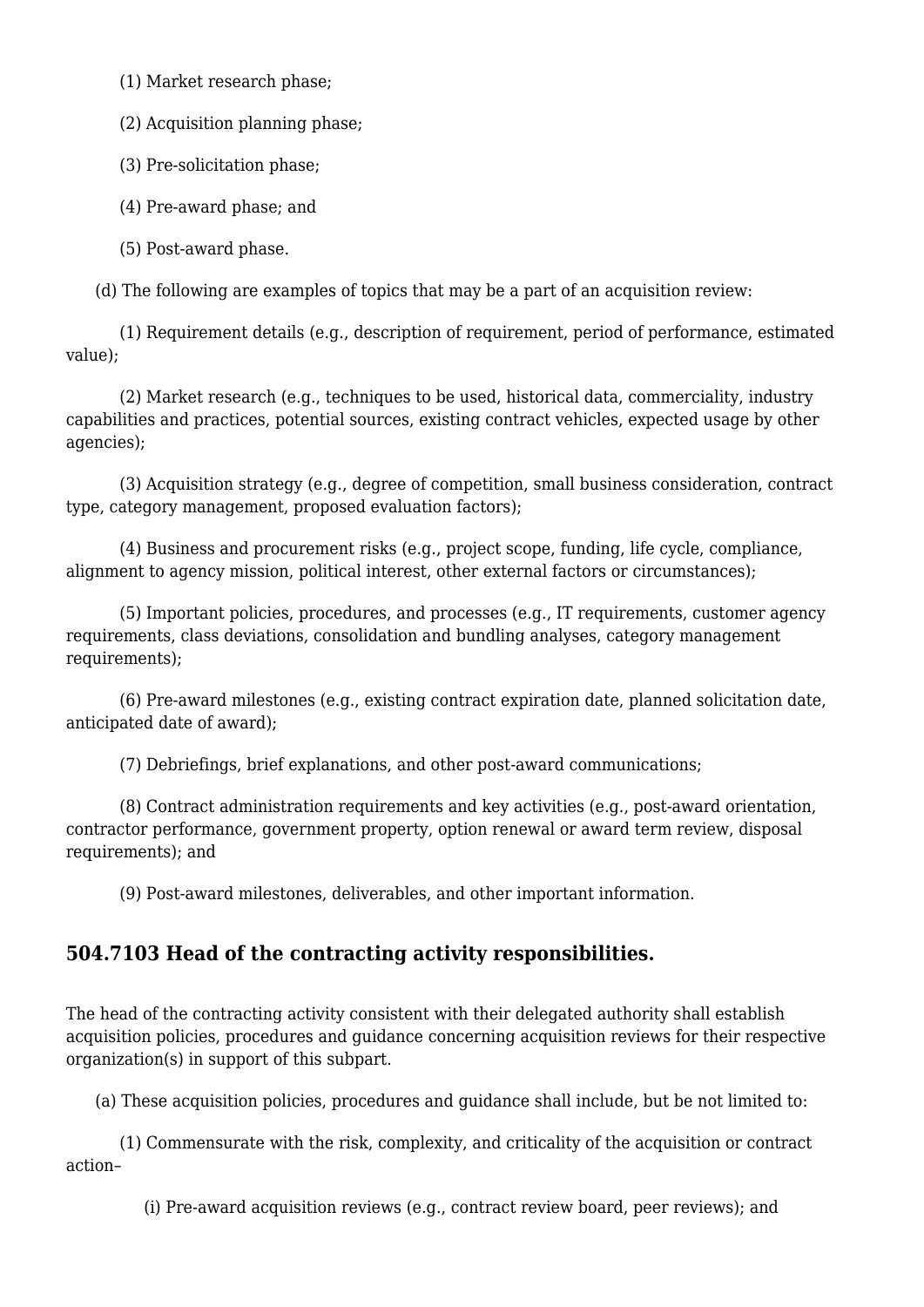(ii) Post-award acquisition reviews.

 (2) A process for capturing best practices and innovative approaches to share with the acquisition workforce.

## **504.7104 Acquisitions and contract actions requiring SPE review and approval.**

Acquisitions and contract actions requiring SPE review or approval must conduct an acquisition review, consistent with HCA policy established under [504.7103.](#page--1-0)

 (a) *General*. The FAR, GSAM, Acquisition Letters, and other policies and procedures identify acquisitions and contracting actions that require SPE review or approval. The SPE may request review of any acquisition or contract action, in addition to those where SPE review or approval is required.

 (1)An HCA may notify the SPE according to paragraph (b) of this section of acquisitions or contract actions that otherwise do not require SPE review or approval. A reason may be to seek assistance, advice, or guidance from the SPE about a potential or planned acquisition, a contract action, or an award.

 (b) *Notification.* The SPE shall be notified of acquisitions and contract actions requiring SPE review or approval as early in the acquisition life cycle as possible. Notification shall be sent to [spe.request@gsa.gov](mailto:spe.request@gsa.gov) and include the following information:

 (1)Description of the need for SPE involvement (*e.g.,* SPE approval of a consolidation determination);

 (2)Description of the requirement, including key dates (*e.g.*, anticipated solicitation date, anticipated award date);

(3)Date(s) of acquisition review(s); and

(4)Any other important information.

 (c) *Approval*. Acquisitions and contract actions requiring SPE review or approval shall be sent to [spe.request@gsa.gov](mailto:spe.request@gsa.gov) and include the following information;

(1)Description of the requirement, action required, and due date;

(2)The document(s) requiring SPE review or approval;

(3)Evidence of Service-level concurrences;

(4)Evidence of legal concurrence;

 (5)Evidence of other applicable concurrences where applicable (e.g., category manager and OSDBU);

(6)Supporting attachments, if applicable; and

(7)Any other important information.